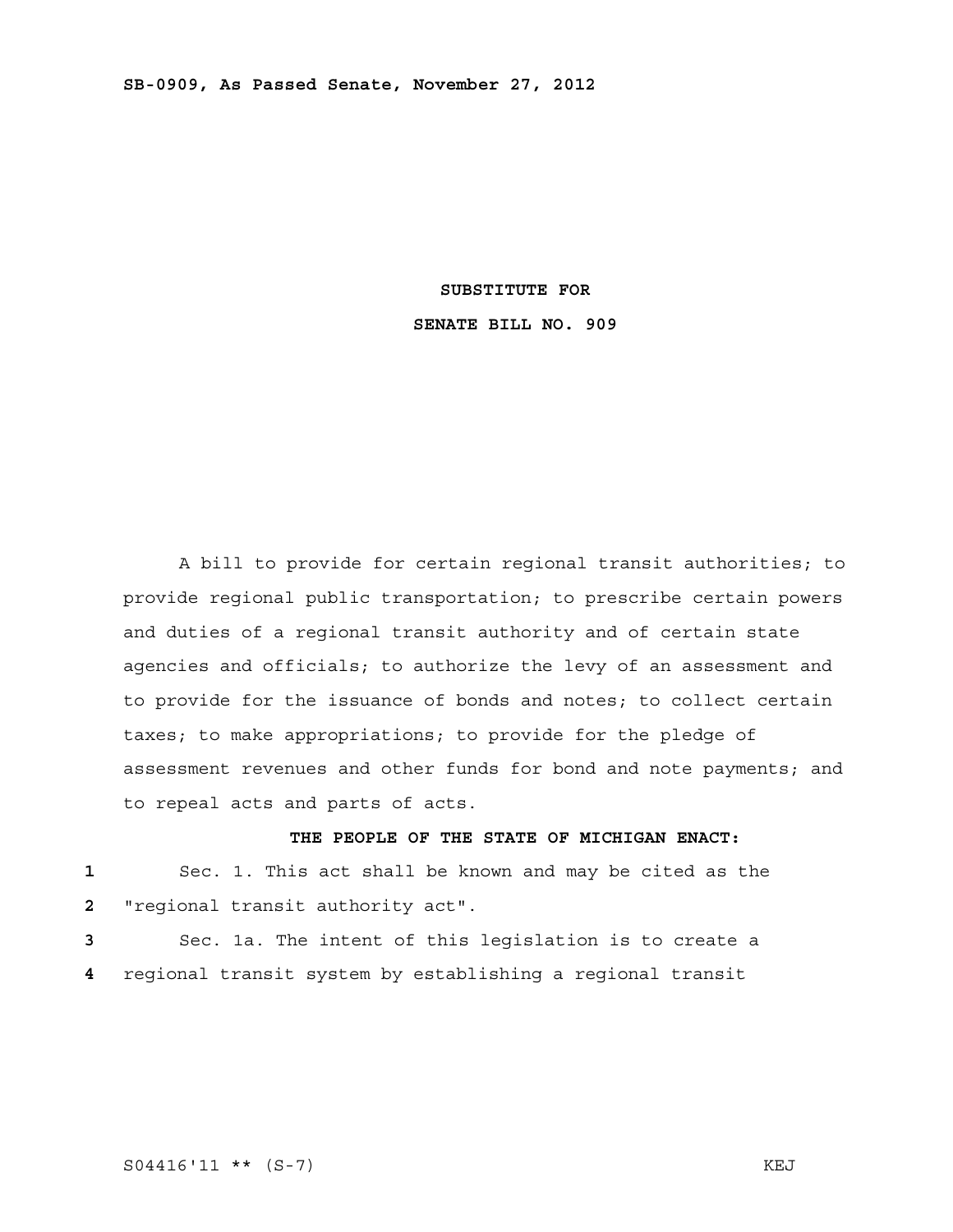authority.

Sec. 2. As used in this act:

(a) "Authority" means a regional transit authority created under this act.

(b) "Board" means the governing body of an authority.

(c) "City" means a city incorporated under the home rule city act, 1909 PA 279, MCL 117.1 to 117.38.

(d) "Cost plus construction contract" means a contract under which the contractor is paid a negotiated amount, regardless of the expenses incurred by the contractor.

(e) "County executive" means the county executive of a county or, if the county does not have an elected county executive, the chair of the county board of commissioners.

(f) "Department" means the state transportation department.

(g) "Fiscal year" means the time period between October 1 of a calendar year through September 30 of the following calendar year.

(h) "Governor's representative" means a resident of a public transit region who is appointed to the board by the governor under section 5(1)(a).

(i) "Local road agency" means that term as defined in section 9a of 1951 PA 51, MCL 247.659a.

(j) "Member jurisdiction" means a city or county that appoints a member of a board under section 5.

(k) "Public transportation" means the movement of individuals and goods by publicly owned bus, rapid transit vehicle, or other conveyance that provides general or special service to the public, but not including school buses or charter or sightseeing service or

S04416'11 \*\* (S-7) KEJ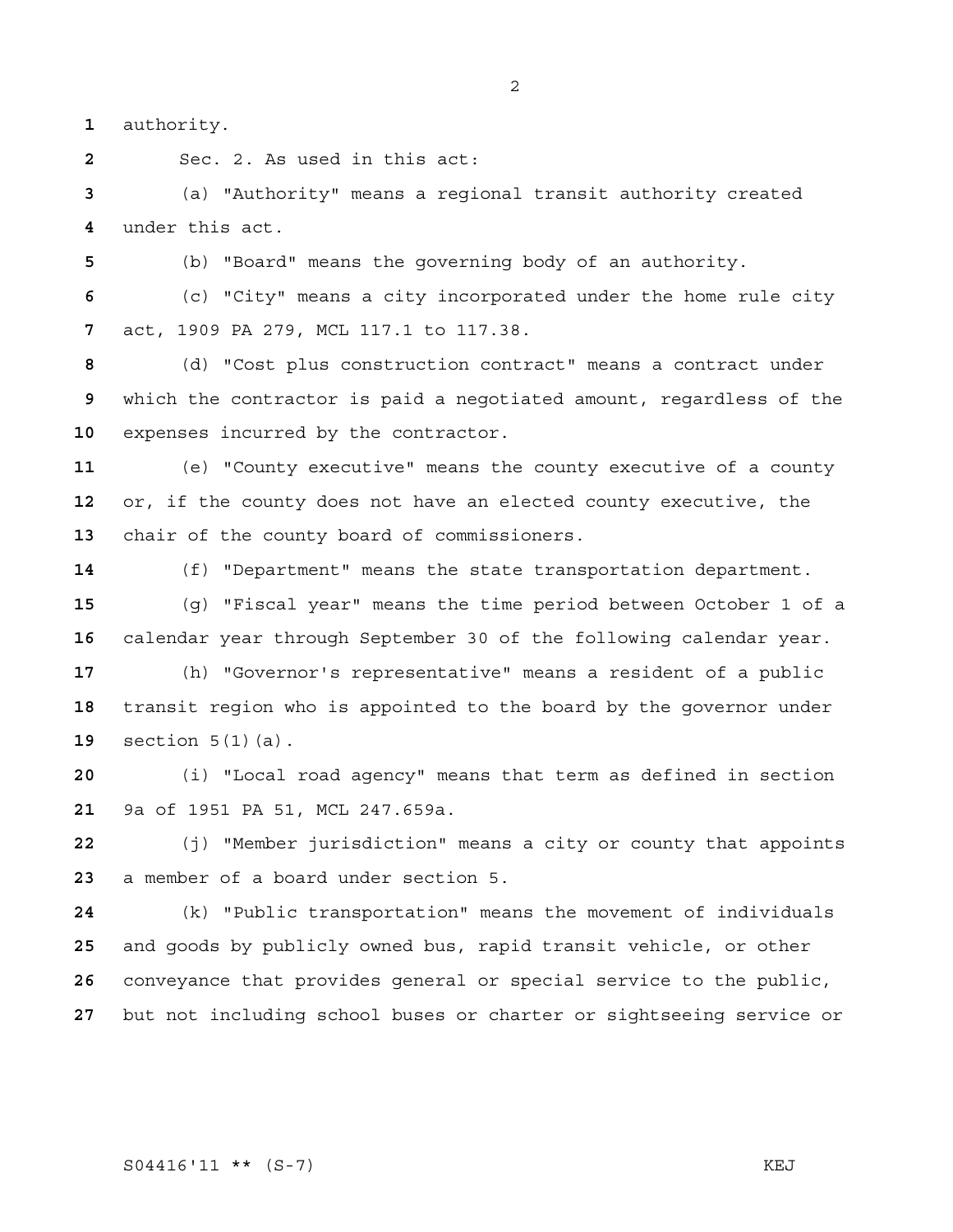transportation that is used exclusively for school purposes. Public transportation includes the movement of individuals and goods by privately owned bus, railroad car, rapid transit vehicle, or other conveyance that, under a contract with an authority, provides general or special service to the public, but not including school buses or charter or sightseeing service or transportation that is used exclusively for school purposes. Public transportation is a transportation purpose within the meaning of section 9 of article IX of the state constitution of 1963.

(*l*) "Public transportation facility" means all plants, equipment, work instrumentalities, and real and personal property and rights used or useful for public transportation.

(m) "Public transportation provider" means a public or private entity that provides public transportation services and includes a contractor providing services to a public transportation provider. Public transportation provider includes an authority or agency existing on or created after the effective date of this act. Public transportation provider includes an authority formed under any of the following:

(*i*) 1963 PA 55, MCL 124.351 to 124.359.

(*ii*) The urban cooperation act of 1967, 1967 (Ex Sess) PA 7, MCL 124.501 to 124.512.

(*iii*) 1967 (Ex Sess) PA 8, MCL 124.531 to 124.536.

(*iv*) 1951 PA 35, MCL 124.1 to 124.13.

(*v*) The public transportation authority act, 1986 PA 196, MCL 124.451 to 124.479.

(*vi*) The revenue bond act of 1933, 1933 PA 94, MCL 141.101 to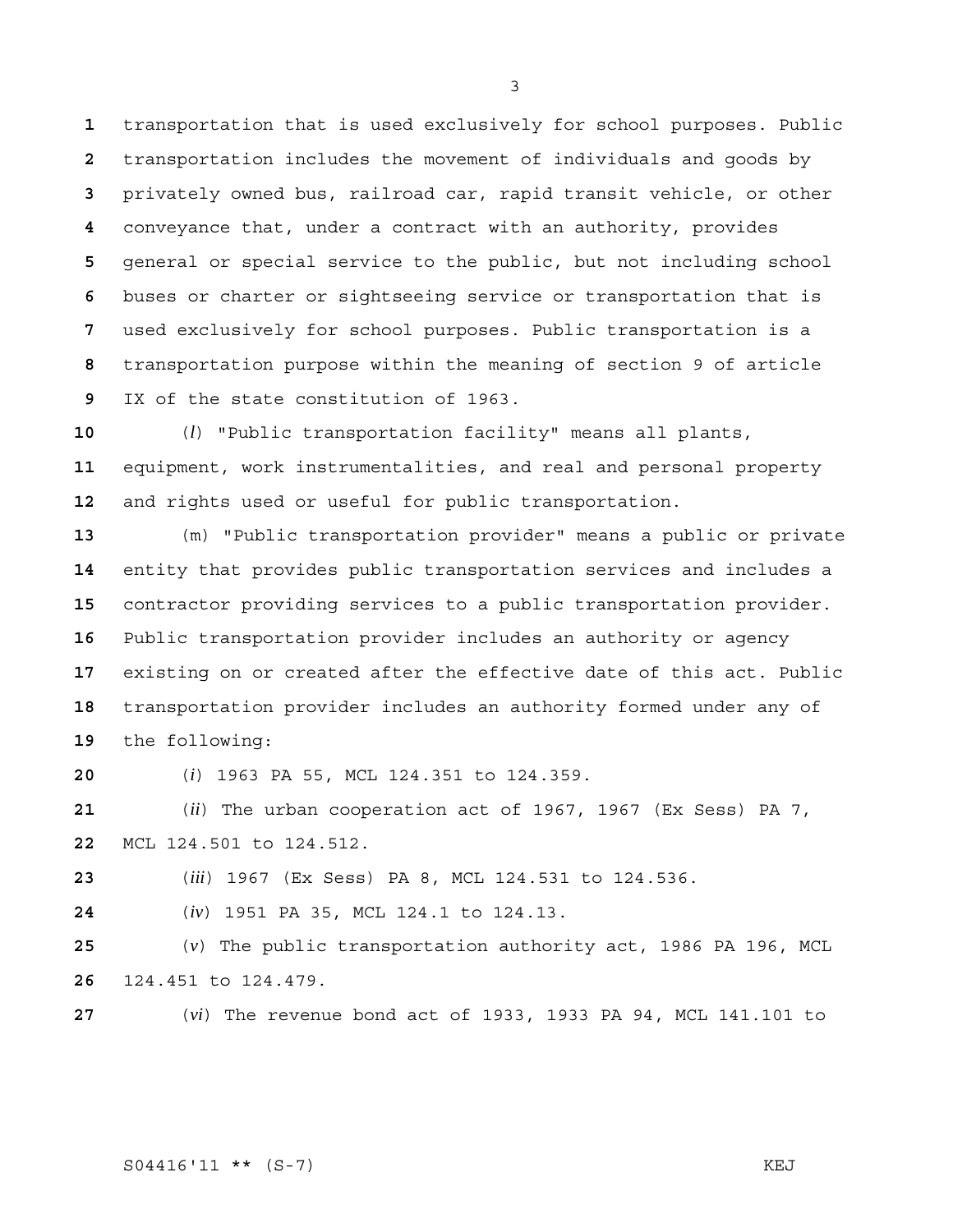141.140.

(n) "Public transit region" means an area of this state consisting of a qualified region. Public transit region also includes a county added to a public transit region by an authority under section 4.

(o) "Public transportation system" means a system for providing public transportation in the form of light rail, rolling rapid transit, or other modes of public transportation and public transportation facilities to individuals.

(p) "Qualified county" means a county in this state with the largest population according to the most recent decennial census.

(q) "Qualified region" means a geographic area of this state that includes a qualified county and the 3 counties with the largest populations according to the most recent decennial census that are contiguous to the qualified county.

(r) "Rolling rapid transit system" means bus services that may combine the technology of intelligent transportation systems, traffic signal priority, cleaner and quieter vehicles, rapid and convenient fare collection, and integration with land use policy. Rolling rapid transit may include, but is not limited to, all of the following:

(*i*) Exclusive rights-of-way.

(*ii*) Rapid boarding and alighting.

(*iii*) Integration with other modes of transportation.

Sec. 3. (1) For an area of this state that is a qualified region on the effective date of this act, an authority is created on the effective date of this act for a public transit region that

S04416'11 \*\* (S-7) KEJ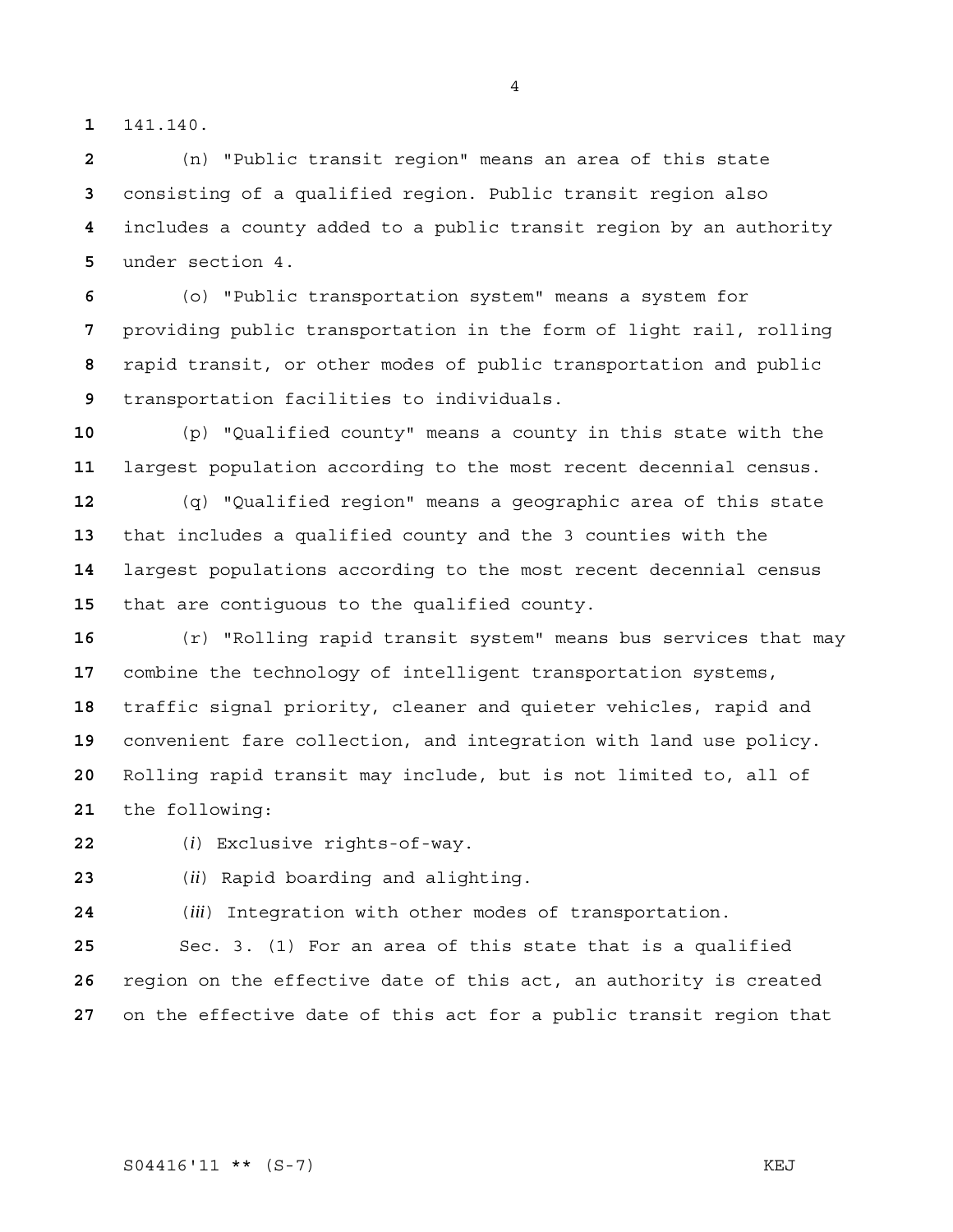includes the qualified region. For an area of this state that becomes a qualified region after the effective date of this act, an authority is created on the date the area becomes a qualified region for the public transit region that includes the qualified region. An authority created under this act is a municipal public body corporate and a metropolitan authority authorized by section 27 of article VII of the state constitution of 1963, shall possess the powers, duties, functions, and responsibilities vested in an authority by this act, and shall carry out the rights, duties, and obligations provided for in this act. An authority is not an agency or authority of this state.

(2) The name of an authority created under subsection (1) shall include the phrase "regional transit authority".

Sec. 4. (1) A county that is not included in a public transit region and is not a participant in an authority may petition an authority to become a part of the public transit region and the authority, subject to approval of the petition by resolution of the governing body of the petitioning county.

(2) A petitioning county shall be added to a public transit region and an authority if both of the following conditions are satisfied:

(a) The petitioning county is adjacent to a county that is, at the time of the petition, included in the public transit region.

(b) The addition of the petitioning county to the public transit region and the authority is approved by the board.

(3) If an authority is levying an assessment under section 10(2) or a motor vehicle registration tax under section 10(3), or

S04416'11 \*\* (S-7) KEJ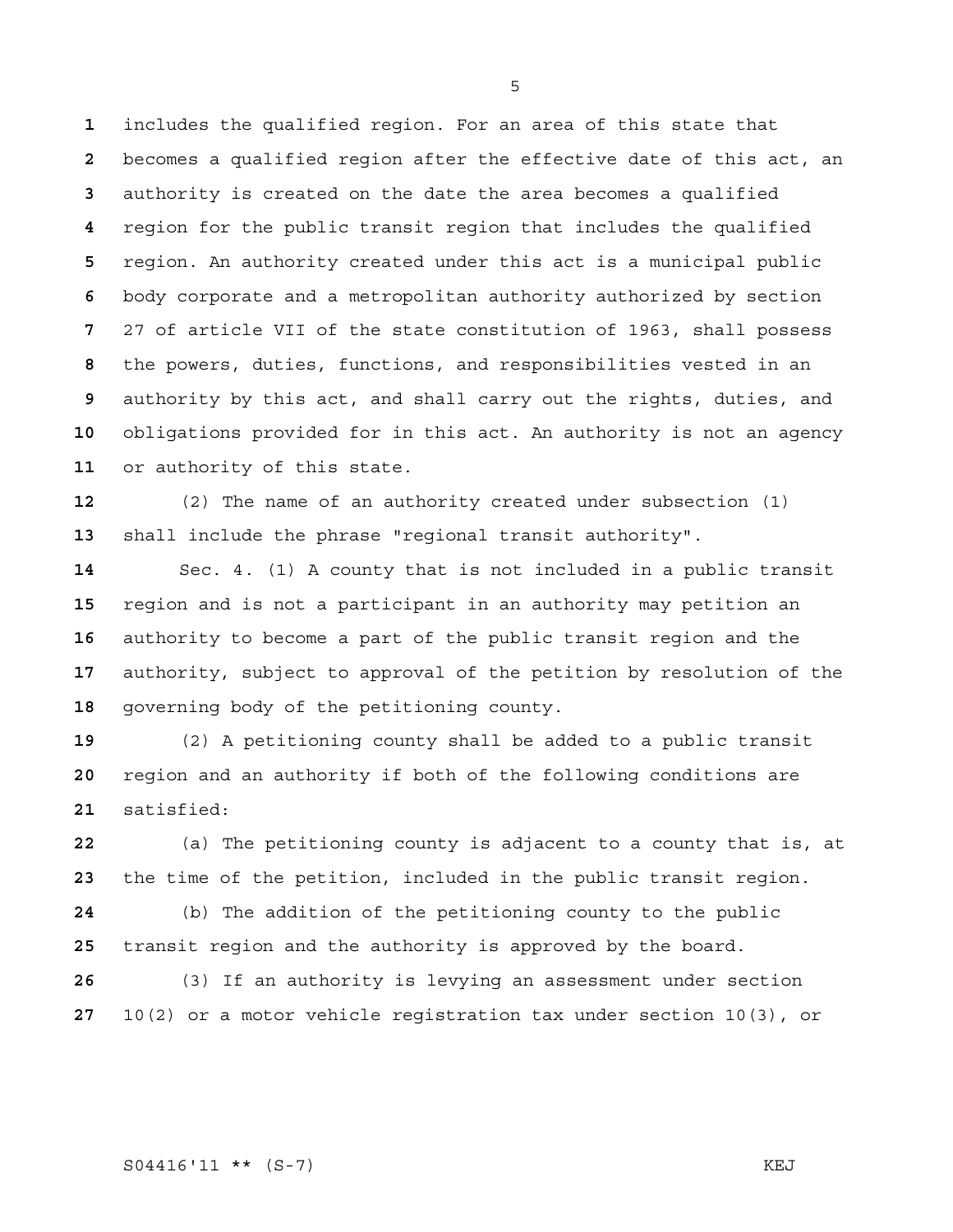both, a petitioning county that satisfies the conditions under subsection (2) is a provisional member of the authority without voting power or transportation service from the authority until the assessment levied by the authority under section 10(2) or the motor vehicle registration tax under section 10(3), or both, is approved by a majority of the electors of the petitioning county at the first general or special election held on a regular date as provided in the Michigan election law, 1954 PA 116, MCL 168.1 to 168.992, to occur at least 71 days after appointment of a board member representing the petitioning county under section 5(12).

Sec. 5. (1) An authority shall be directed and governed by a board consisting of all of the following:

(a) One governor's representative appointed by the governor, who shall serve without vote.

(b) Two individuals appointed by the county executive of the county within the public transit region with the second largest population according to the most recent decennial census.

(c) Two individuals appointed by the county executive of the county within the public transit region with the third largest population according to the most recent decennial census.

(d) Two individuals appointed by the county executive of a county within the public transit region with the fourth largest population according to the most recent decennial census.

(e) Two individuals appointed by the county executive of the qualified county within the public transit region. One of the 2 individuals appointed under this subdivision shall be a resident of a city within the qualified county with the largest population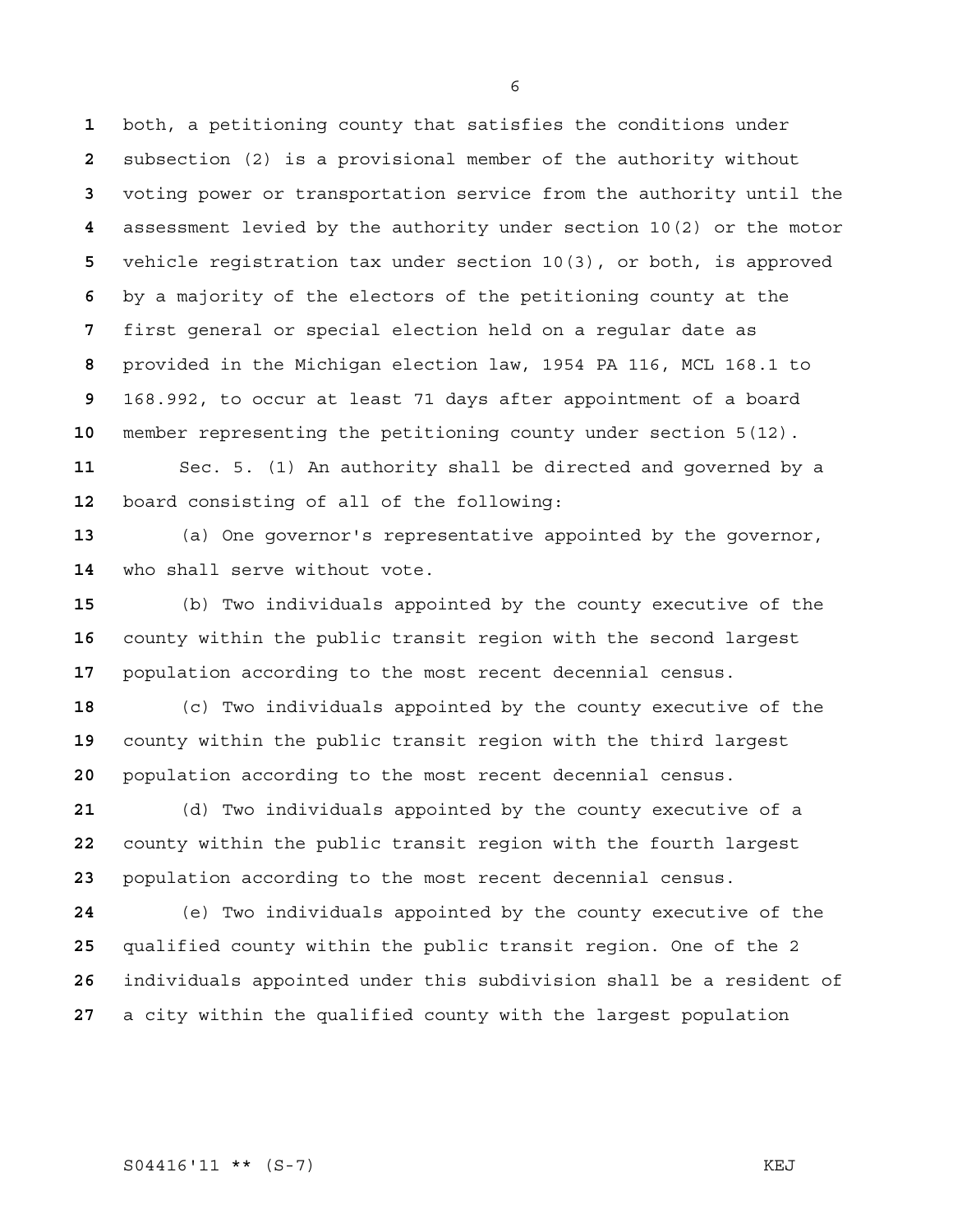according to the most recent decennial census.

(f) One individual appointed by the mayor of the city within the qualified county with the largest population according to the most recent decennial census.

(g) After the initial appointment of board members under subsection (2), if the addition of a petitioning county is approved by the board under section 4, 2 individuals appointed by the county executive of the petitioning county as provided in subsection (12).

(2) Initial appointments of the members of a board shall be made within 90 days after the creation of an authority, and a board may not exercise any powers, duties, functions, or responsibilities under this act until all of the initial members identified under subsection (1) are appointed and qualified. Except as otherwise provided in this section, members of a board shall be appointed for a term of 3 years. Of the members initially appointed, 1 of the 2 board members appointed by each county executive under subsection (1)(b) to (e) shall be appointed for an initial term of 1 year, a board member appointed under subsection (1)(f) shall be appointed for an initial term of 2 years, and the governor's representative and 1 of the 2 board members appointed by each county executive under subsection (1)(b) to (e) shall be appointed for an initial term of 3 years. If a vacancy occurs on a board other than by expiration of a term, the vacancy shall be filled in the same manner as the original appointment for the remainder of the term. A board member may continue to serve until a successor is appointed and qualified.

(3) A board member shall not be an employee of the county or

## S04416'11 \*\* (S-7) KEJ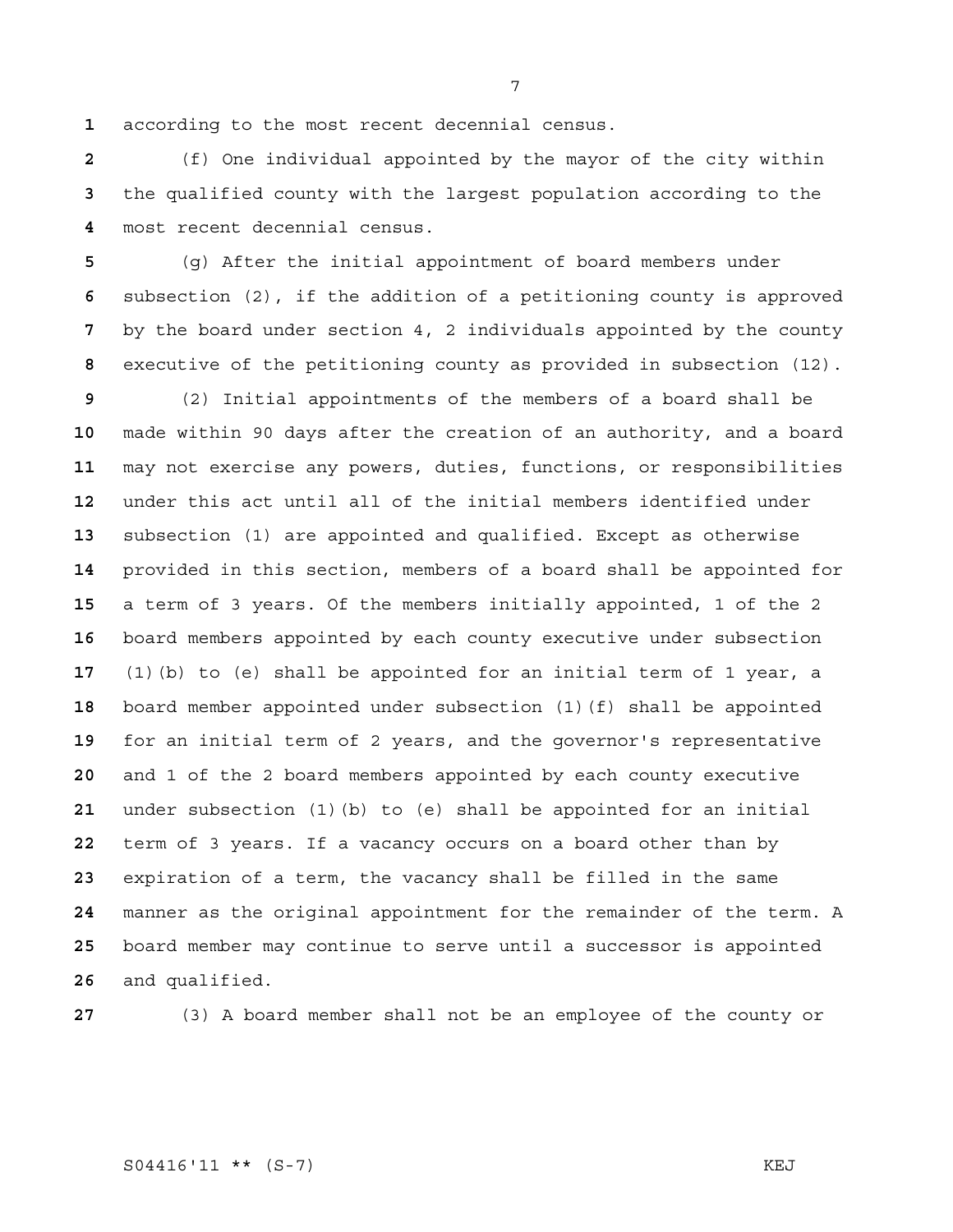city appointing the board member under subsection (1) or an employee of a public transportation provider operating in a public transit region.

(4) A board member shall not be a currently serving elected officer of this state or a political subdivision of this state.

(5) A board member shall be a resident of and registered elector in the county or city from which he or she is appointed.

(6) A board member shall have substantial business, financial, or professional experience relevant to the operation of a corporation or public transportation system.

(7) Upon appointment to the board, a board member shall take and subscribe to the oath of office required under section 1 of article XI of the state constitution of 1963.

(8) A board member shall serve without compensation, but may receive reimbursement for necessary travel and expenses consistent with relevant statutes and the rules and procedures of the civil service commission and the department of technology, management, and budget, subject to available funding.

(9) An individual who is not of good moral character or who has been convicted of, pled guilty or no contest to, or forfeited bail concerning a felony under the laws of this state, any other state, or the United States shall not be appointed or remain as a member of the board.

(10) A member of a board shall discharge the duties of the position in a nonpartisan manner, in good faith, in the best interests of this state, and with the degree of diligence, care, and skill that an ordinarily prudent person would exercise under

#### S04416'11 \*\* (S-7) KEJ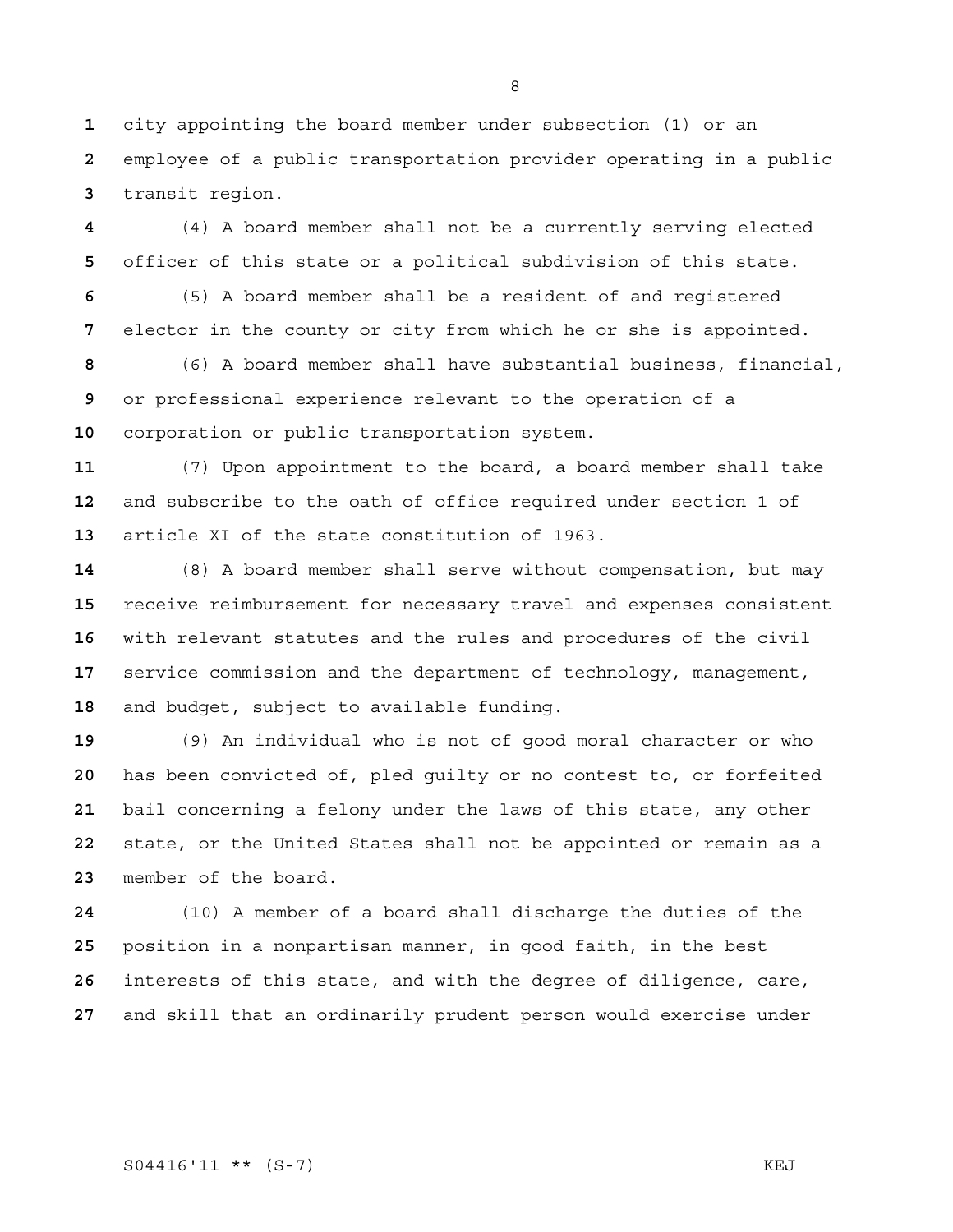similar circumstances in a like position. A member of the board shall not make or participate in making a decision, or in any way attempt to use his or her position as a member of the board to influence a decision, on a matter before an authority in which the member is directly or indirectly interested. A member of a board shall not be interested directly or indirectly in any contract with an authority or the department that would cause a substantial conflict of interest. A member of a board shall comply, and a board shall adopt policies and procedures that require members to comply, with the requirements of this subsection and all of the following: (a) 1978 PA 472, MCL 4.411 to 4.431, as if the board member were subject to that act and that board member's receipt of a gift or compensation would be in violation of that act if given by a lobbyist, a lobbyist agent, or a representative of a lobbyist under that act.

(b) 1978 PA 566, MCL 15.181 to 15.185.

(c) 1968 PA 318, MCL 15.301 to 15.310, as if he or she were a state officer.

(d) 1968 PA 317, MCL 15.321 to 15.330, as if he or she were a public servant.

(e) 1973 PA 196, MCL 15.341 to 15.348, as if he or she were a public officer.

(11) No contract entered into by an authority and no bonds, notes, or other obligations issued by an authority shall be void or voidable except as provided in 1968 PA 318, MCL 15.301 to 15.310, or 1968 PA 317, MCL 15.321 to 15.330. A contract entered into by an authority or a bond, note, or other obligation issued by an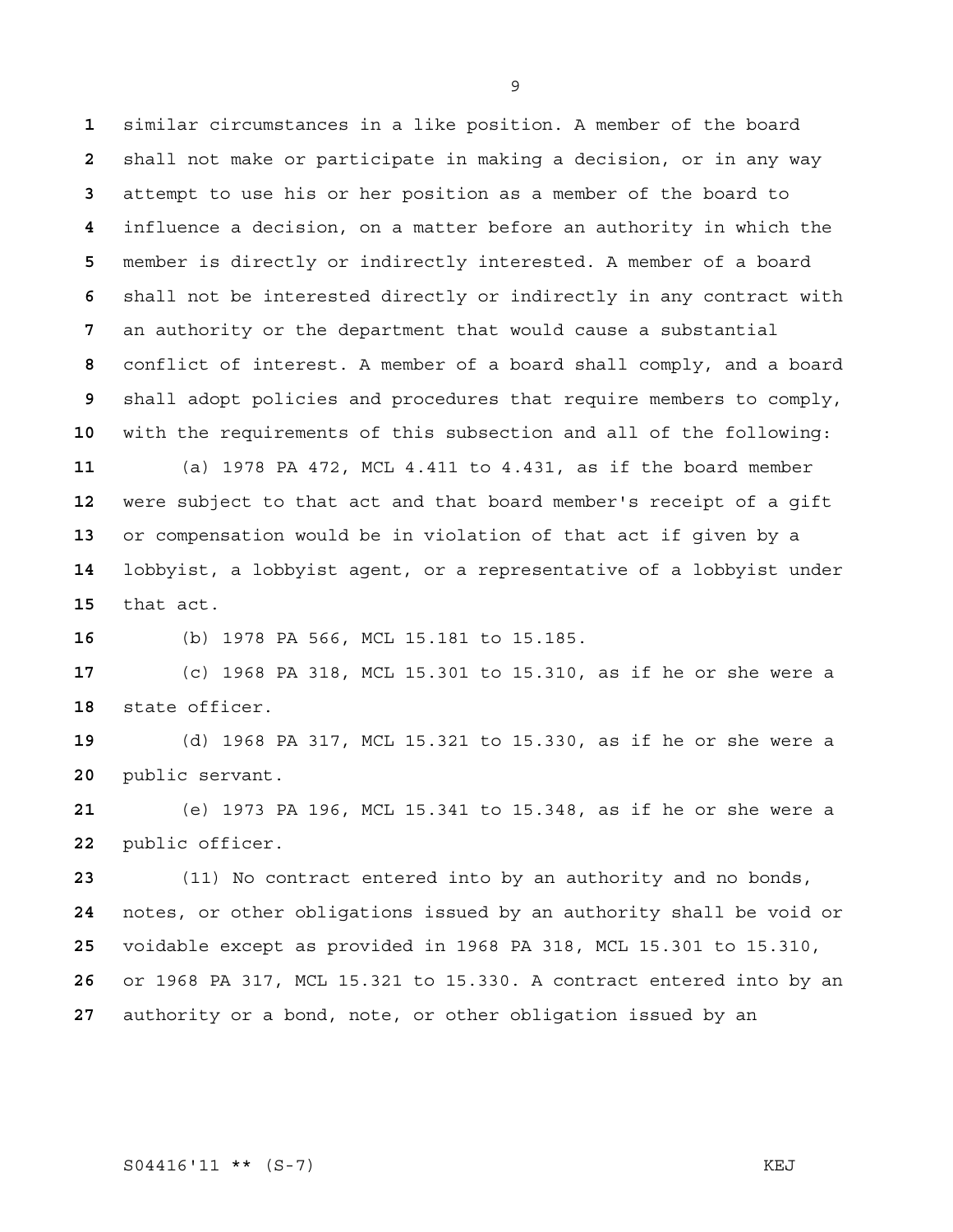authority is not void or voidable by reason of a board member's failure to comply with subsection (10)(a) to (e).

(12) If a county is added to a public transit region under section 4, the board members representing the transit district consisting of that county shall be appointed under subsection (1) within 30 days after the conditions of section 4(2)(a) and (b) have been satisfied and at least 71 days prior to an election under section 4(3). If an assessment levied under section 10(2) or a motor vehicle registration tax under section 10(3), or both, is not approved under section 4(3), the appointment of a board member under this subsection is void.

(13) The governor may remove a board member from office for a violation of subsection (9) or (10).

Sec. 6. (1) Within 30 days after the appointment of the members of a board under section 5, the board shall hold its first meeting at a date and time to be determined by the governor's representative. The governor's representative shall serve without vote and shall serve as chairperson of the board. The board members shall elect officers as necessary. The board shall elect all officers annually.

(2) The business of a board shall be conducted at a public meeting held in compliance with the open meetings act, 1976 PA 267, MCL 15.261 to 15.275. Public notice of the date, time, and place of the meeting shall be given in the manner required by the open meetings act, 1976 PA 267, MCL 15.261 to 15.275. A board shall adopt bylaws consistent with the open meetings act, 1976 PA 267, MCL 15.261 to 15.275. After organization, a board shall adopt a

S04416'11 \*\* (S-7) KEJ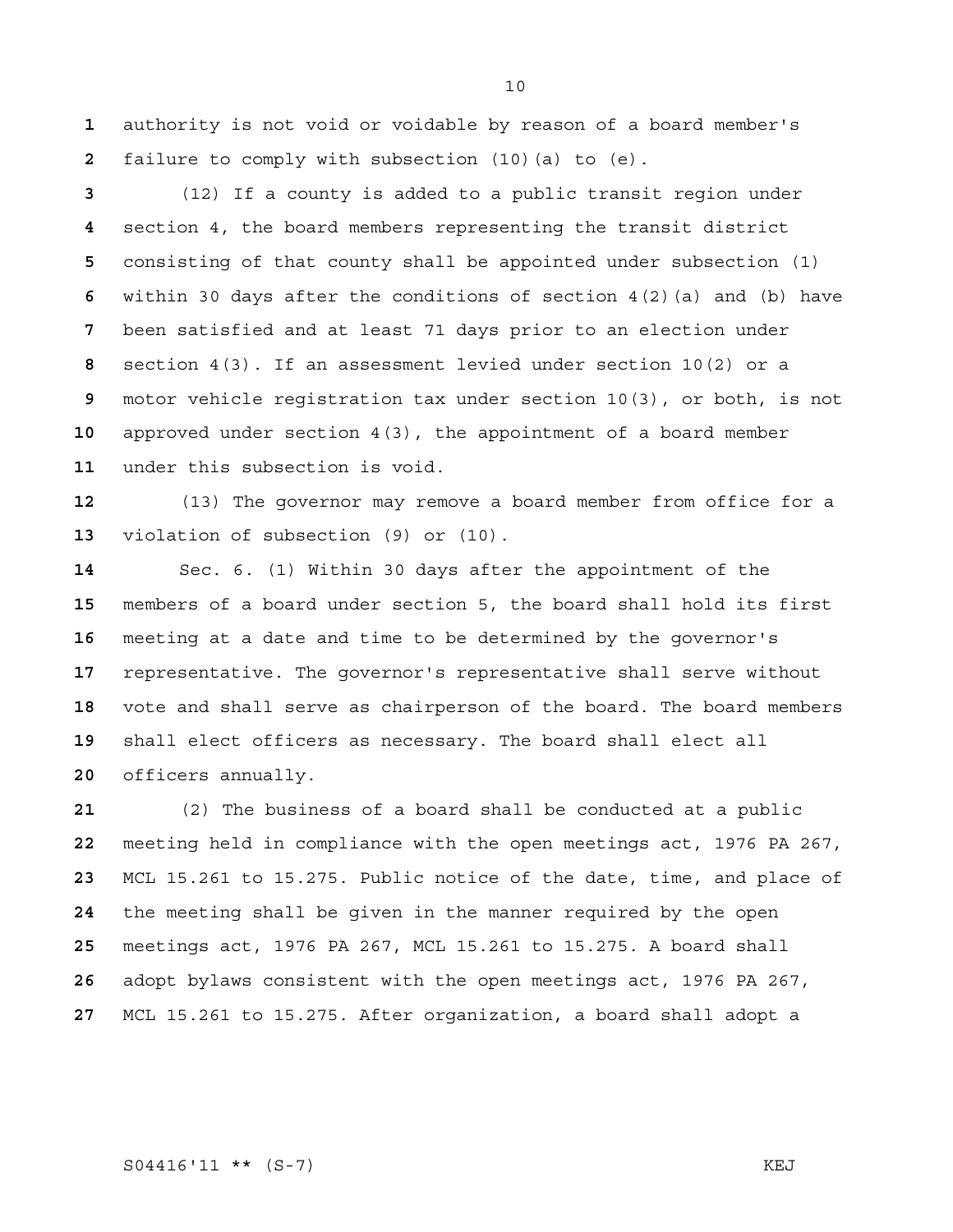schedule of regular meetings. A board shall meet at least once each quarter. A special meeting of a board may be called by the chairperson of the board or as provided in the bylaws of the board.

(3) A majority of the voting members of a board constitute a quorum for the transaction of the business of an authority. Actions of a board shall be by simple majority vote of all voting members of the board, except as follows:

(a) A board shall provide in its bylaws that the following actions require the approval of 7/9 of the voting members, and the 7/9 must include the affirmative vote of at least 1 member from each participating county and a member appointed under section 5(1)(f):

(*i*) The placing of a question of the levy of an assessment under section 10(2) on the ballot by an authority.

(*ii*) The determination of the rate of, or amount of, any assessment to be requested by an authority at an election.

(*iii*) The placing of a question of approving a motor vehicle registration tax on the ballot by an authority.

(*iv*) The determination of the rate of, or amount of, any motor vehicle registration tax to be requested by an authority at an election.

(b) A board shall provide in its bylaws that the following actions require the unanimous approval of all voting members of the board:

(*i*) A determination to acquire, construct, operate, or maintain any form of rail passenger service within a public transit region.

(*ii*) A determination to acquire a public transportation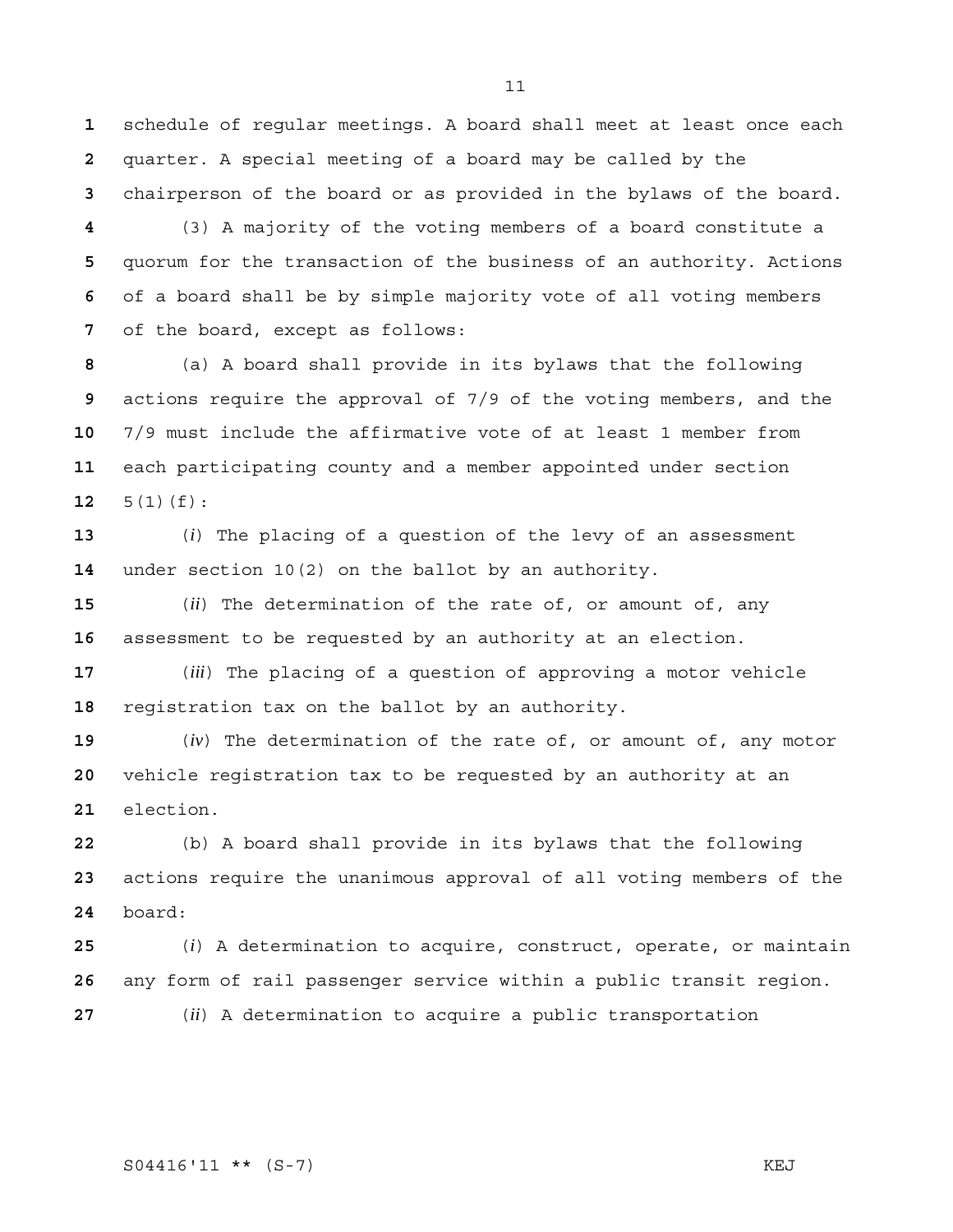provider. Unless an authority secures the affirmative vote of a majority of the electors of each member county in the public transit region as provided in section 7(2), the authority shall not acquire a public transportation provider that does business in a public transit region unless both of the following conditions are satisfied:

(A) All accrued liabilities, funded and unfunded, of the public transportation provider being acquired have been paid or are required to be paid by a person other than the authority.

(B) The board unanimously agrees to comply with all requirements for obtaining federal operating and capital assistance grants under the moving ahead for progress in the 21st century act, Public Law 112-141, and the regulations promulgated under the moving ahead for progress in the 21st century act, Public Law 112- 141, with respect to the public transportation provider being acquired.

(*iii*) A determination to place on a ballot the question of acquiring, accepting responsibility for, or obligating itself to assume liability for or to pay any legacy costs, including, but not limited to, costs associated with litigation, claims, assessments, worker's compensation awards or charges, swap losses, pensions, health care, or other postemployment benefits, of a public transportation provider that may be purchased, merged with, assumed, or otherwise acquired by an authority.

(4) A board shall keep a written or printed record of each meeting. A written or printed record of each meeting and any other document or record prepared, owned, used, in the possession of, or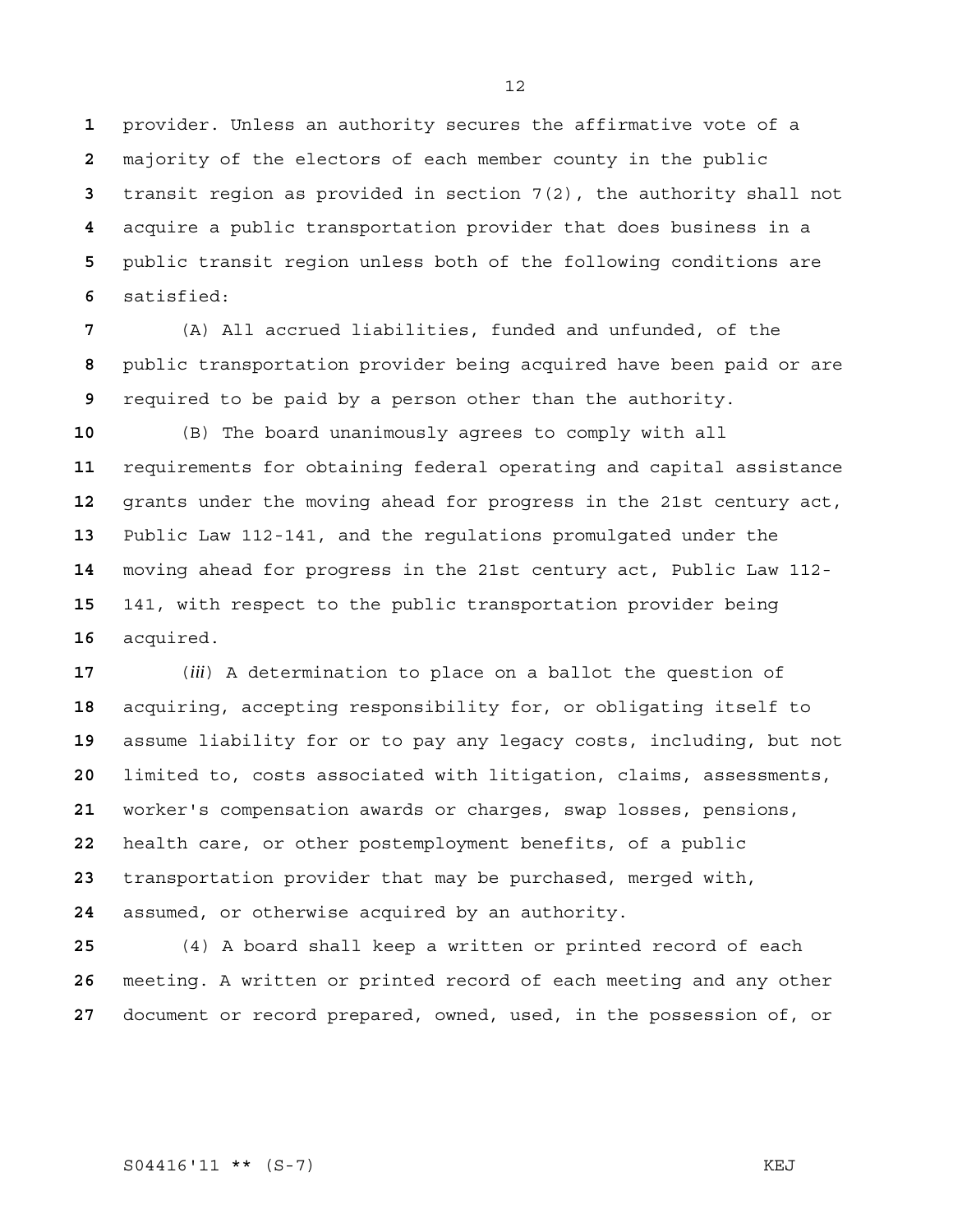retained by an authority in the performance of an official function shall be made available to the public under the freedom of information act, 1976 PA 442, MCL 15.231 to 15.246.

(5) A board shall provide for a uniform system of accounts for an authority to conform to and for the auditing of the authority's accounts. The board shall obtain an annual audit of an authority by an independent certified public accountant and report on the audit and auditing procedures under sections 6 to 13 of the uniform budgeting and accounting act, 1968 PA 2, MCL 141.426 to 141.433. The audit shall be in accordance with generally accepted government auditing standards and shall satisfy federal regulations regarding federal grant compliance audit requirements. An audit obtained under this subsection shall be filed with the state treasurer and the department.

(6) Within 90 days after the first board meeting, a board shall adopt and maintain a budget for the fiscal year in accordance with the uniform budget and accounting act, 1968 PA 2, MCL 141.421 to 141.440a.

(7) Within 90 days after the first board meeting, a board shall establish policies and procedures for the purchase of, the contracting for, and the providing of supplies, materials, services, insurance, utilities, third party financing, equipment, printing, and all other items as needed by an authority to efficiently and effectively meet its needs using competitive procurement methods to secure the best value for the authority. A board shall make all discretionary decisions concerning the solicitation, award, amendment, cancellation, and appeal of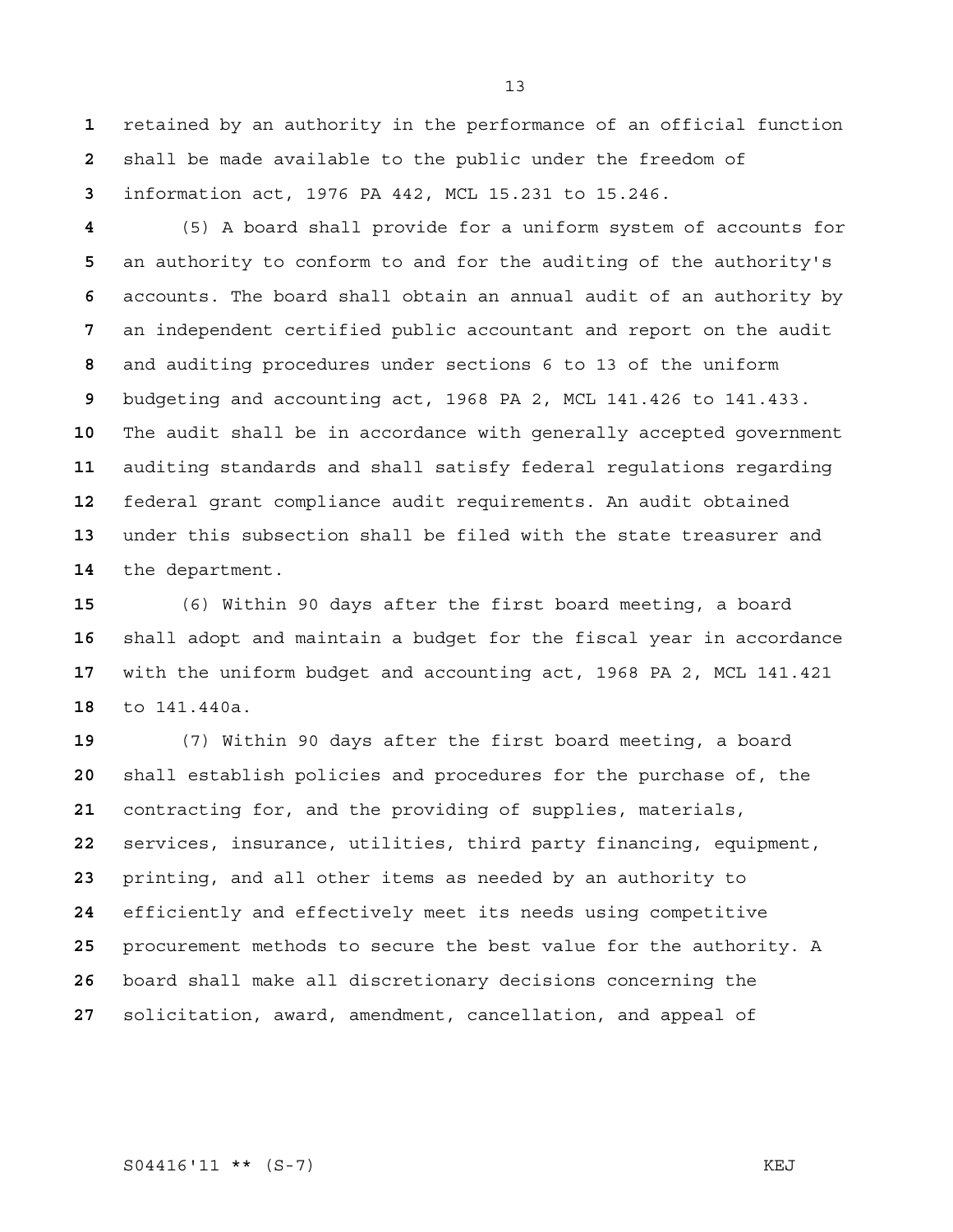authority contracts. In establishing policies and procedures under this subsection, a board shall provide for the acquisition of professional services, including, but not limited to, architectural services, consulting services, engineering services, surveying services, accounting services, services related to the issuance of bonds, and legal services, in accordance with a competitive, qualifications-based selection process and procedure for the type of professional service required by an authority.

(8) Beginning 1 calendar year after the creation of an authority under this act, the board shall submit a report to the house of representatives and senate appropriations subcommittees on transportation and the house of representatives and senate committees on transportation on March 31 of each year that includes all of the following information from the preceding calendar year:

(a) Financial status of the authority.

(b) Financial status of public transportation providers within the public transit region.

(c) Operating costs of the authority.

(d) The status of any rolling rapid transit system.

(e) The average daily and annual ridership of a rolling rapid transit system.

(f) The dashboard developed by the authority under subsection (9)(d).

(g) The number and severity of any accidents that occur that involve a rolling rapid transit system.

(9) Within 120 days after the first board meeting, a board shall establish a website for the authority and the authority shall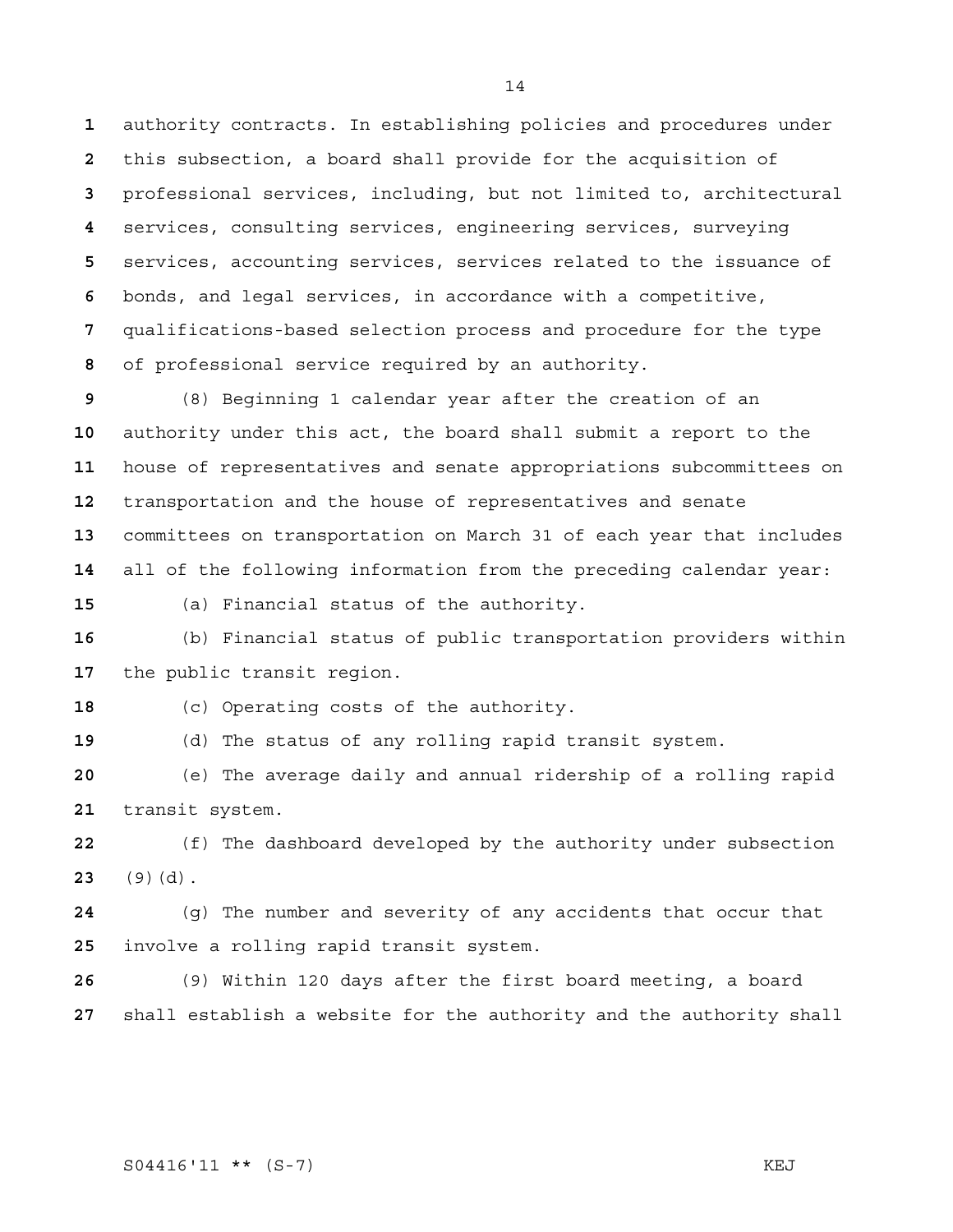post on the website its budget, policies and procedures, and updates on authority activities and transactions and the progress of any project, including, but not limited to, a proposed rolling rapid transit system, as they become available. An authority shall also post all of the following information on a website established under this subsection:

(a) An asset management plan for all revenue vehicles and facilities, major facility components, and major pieces of equipment as defined by the department. An authority shall update the asset management plan annually.

(b) The method used by the authority to determine the percentage of operating costs that will be funded with local funds and the percentage that will be funded with fares. An authority shall update this information every 3 years.

(c) A plan and a commitment to conduct a survey of user satisfaction and a survey of general public satisfaction with the services and performance of the authority once every 3 years. An authority shall provide results for the most recent completed surveys under this subdivision to the department.

(d) A dashboard of the authority's performance that includes, at a minimum, the information required under subdivisions (a) through (c). The dashboard shall also include annual performance indicators for the authority that have been established by the board. The dashboard shall be readily available to the public, and the authority shall update the dashboard annually.

(10) A board may not enter into a cost plus construction contract unless all of the following apply: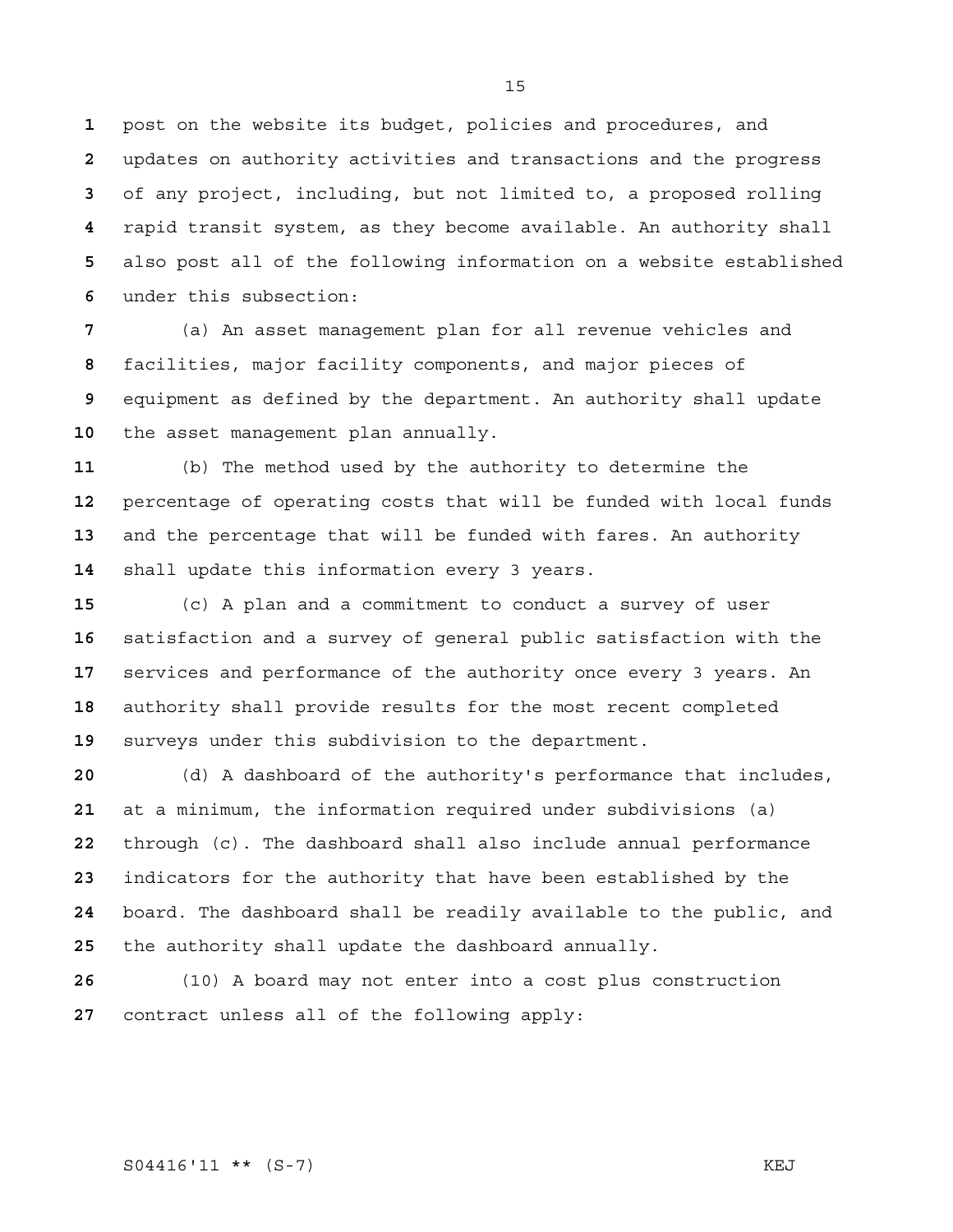(a) The contract cost is less than \$50,000.00.

(b) The contract is for emergency repair or construction caused by unforeseen circumstances.

(c) The repair or construction is necessary to protect life or property.

(d) The contract complies with state and federal law.

(11) Within 90 days after the first board meeting, a board shall adopt a procurement policy consistent with the requirements of this act and federal and state laws relating to procurement. Preference shall be given to firms based in a public transit region and each county within a public transit region, consistent with applicable law.

(12) Nothing in this section shall be construed as creating a quota or set-aside for any city or any county in a public transit region, and no quota or set-aside shall be created.

(13) An authority shall issue an annual report to the board and each member jurisdiction within a public transit region detailing all contracts entered into and listing the names and headquarters of all authority vendors with whom the authority has contracted for services during the previous fiscal year.

(14) Within 90 days after the first board meeting, a board shall establish and adopt all of the following:

(a) A policy to govern the control, supervision, management, and oversight of each contract to which an authority is a party.

(b) Procedures to monitor the performance of each contract to assure execution of the contract within the budget and time periods provided under the contract. The monitoring shall include oversight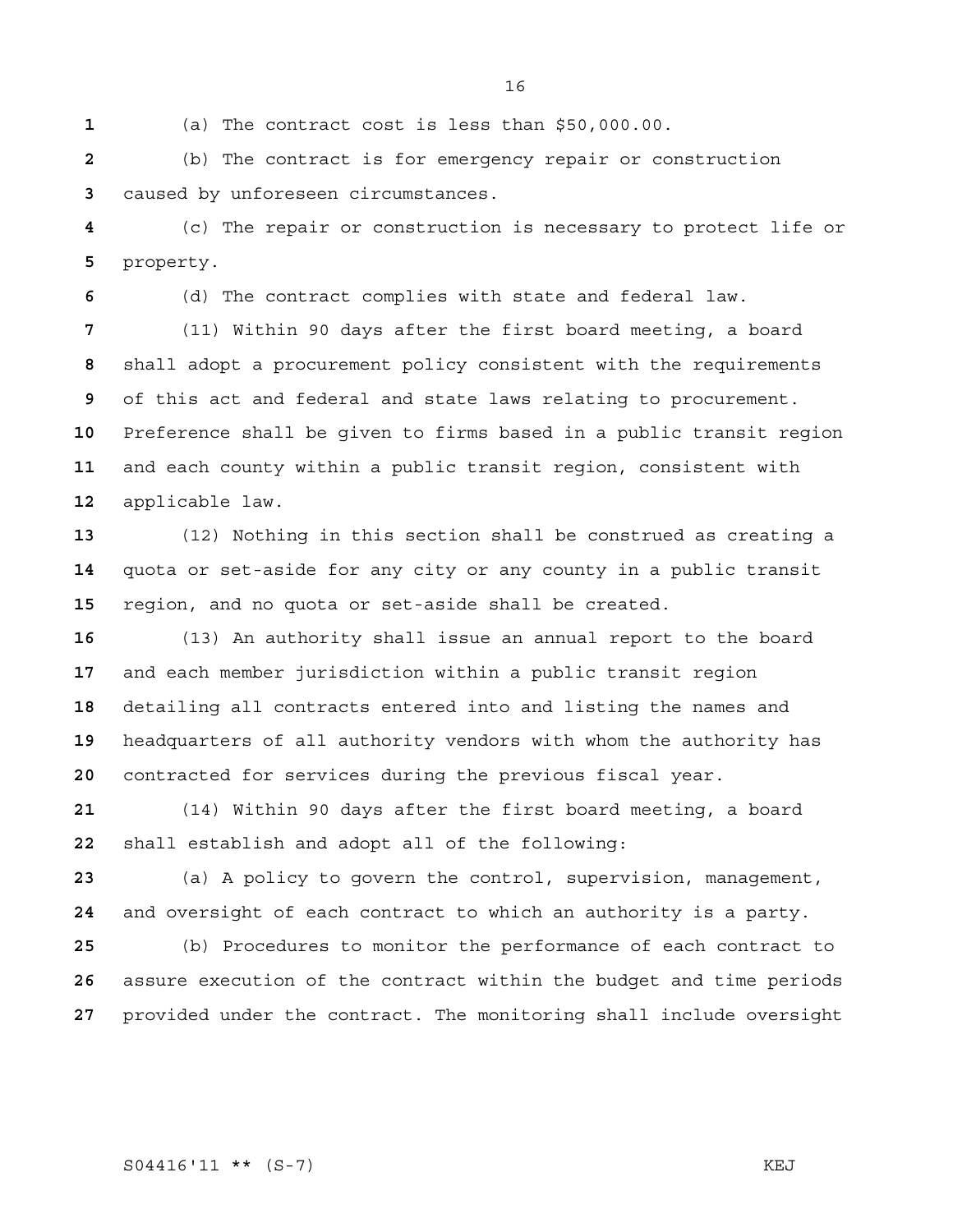as to whether the contract is being performed in compliance with the terms of the contract, this act, and federal and state law. The chief executive officer or other authorized employee of an authority shall not sign or execute a contract until the contract is approved by the board.

(c) Policies to ensure that an authority does not enter into a procurement or employment contract with a person who has been convicted of a criminal offense related to the application for or performance of a contract or subcontract with a governmental entity in any state. As used in this subdivision and subdivision (d), "person" includes affiliates, subsidiaries, officers, directors, and managerial employees of a business entity, or an individual or entity who, indirectly or directly, holds a pecuniary interest in a business entity of 20% or more.

(d) Polices to ensure that the authority does not enter into a procurement or employment contract with a person who has been convicted of a criminal offense, or held liable in a civil proceeding, in this state or any other state, that negatively reflects on the person's business integrity, based on a finding of embezzlement, theft, forgery, bribery, falsification or destruction of records, receiving stolen property, violation of state or federal antitrust statutes, or similar laws.

(15) An authority is not required to use competitive bidding when acquiring proprietary services, equipment, or information available from a single source, such as a software license agreement. An authority may enter into a competitive purchasing agreement with the federal government, this state, or other public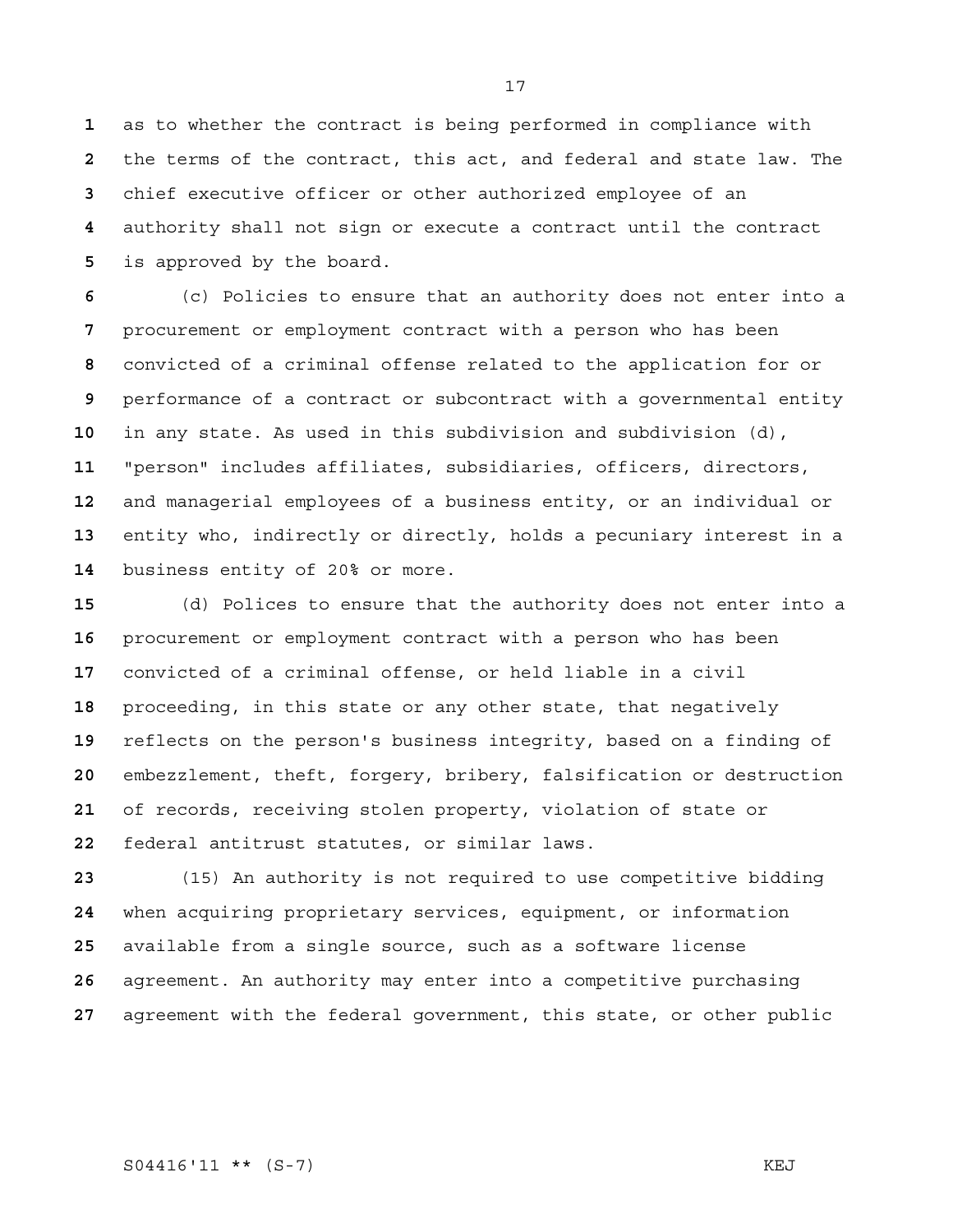entities for the purchase of necessary goods or services. An authority may enter into lease purchases or installment purchases for periods not exceeding the useful life of the items purchased unless otherwise prohibited by law. In all purchases made by an authority, if consistent with applicable federal and state law, preference shall be given first to products manufactured or services offered by firms based in the authority's public transit region, including, but not limited to, the cities and counties in a public transit region, and second to firms based in this state. An authority shall actively solicit lists of potential bidders for authority contracts from each city and each county in a public transit region. Except as otherwise provided in this section, an authority shall utilize competitive solicitation for all purchases authorized under this act unless 1 or more of the following apply:

(a) An emergency directly and immediately affecting service or public health, safety, or welfare requires the immediate procurement of supplies, materials, equipment, or services to mitigate an imminent threat to public health, safety, or welfare, as determined by an authority or its chief executive officer.

(b) Procurement of goods or services is for emergency repair or construction caused by unforeseen circumstances when the repair or construction is necessary to protect life or property.

(c) Procurement of goods or services is in response to a declared state of emergency or state of disaster under the emergency management act, 1976 PA 390, MCL 30.401 to 30.421.

(d) Procurement of goods or services is in response to a declared state of emergency under 1945 PA 302, MCL 10.31 to 10.33.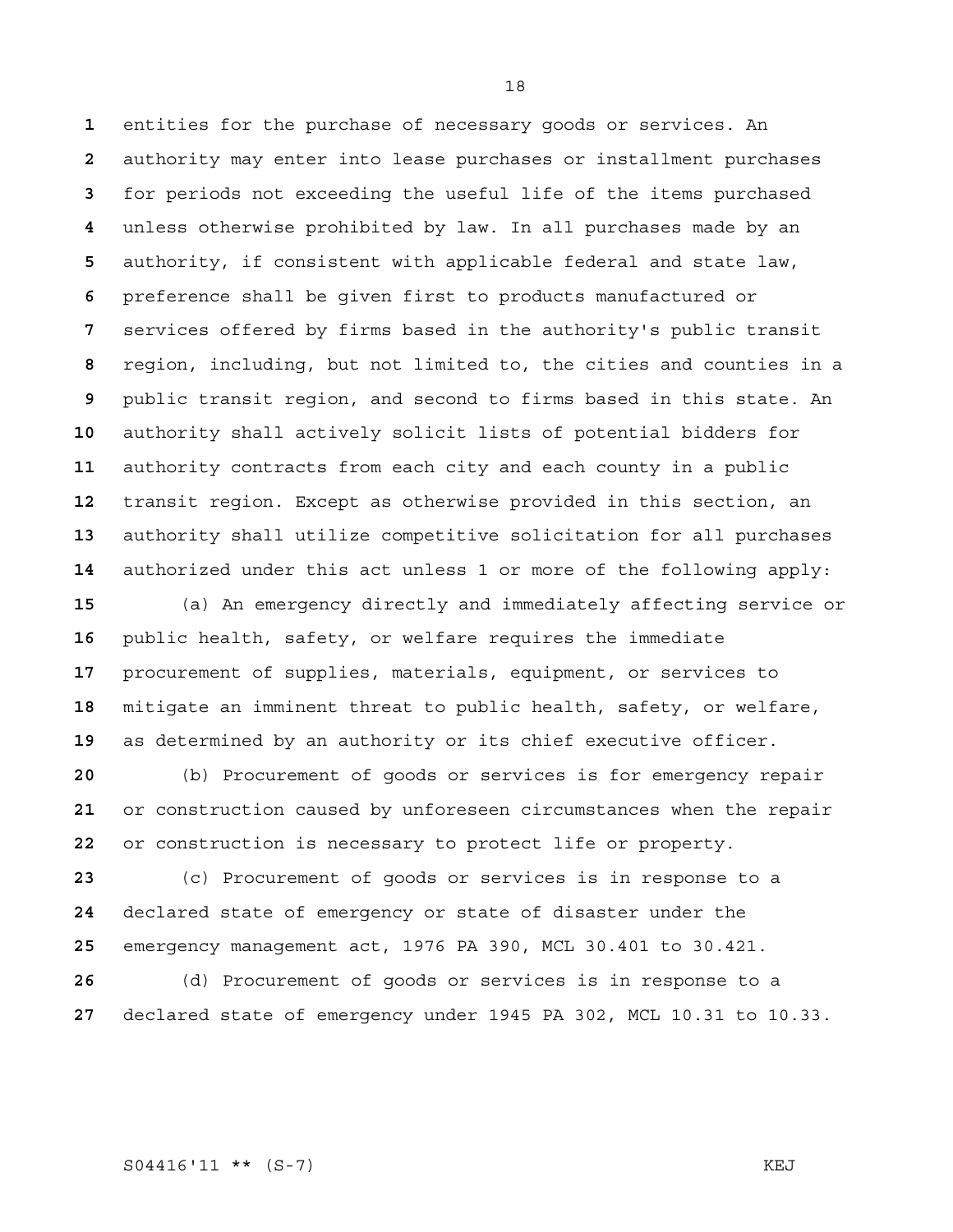(e) Procurement of goods or services is in response to a declared state of energy emergency under 1982 PA 191, MCL 10.81 to 10.89.

(f) Procurement of goods or services is under a cooperative purchasing agreement with the federal government, this state, or another public entity for the purchase of necessary goods and services at fair and reasonable prices using a competitive procurement method for authority operations.

(g) The value of the procurement is less than \$25,000.00, and the board has established policies or procedures to ensure that goods or services with a value of less than \$25,000.00 are purchased by the board at fair and reasonable prices, including a requirement that for purchases and sales of \$25,000.00 or less, but over \$5,000.00, written price quotations from at least 3 qualified and responsible vendors shall be obtained or a memorandum shall be kept on file showing that fewer than 3 qualified and responsible vendors exist in the market area within which it is practicable to obtain quotations. Procurement of goods or services with a value of less than \$5,000.00 may be negotiated with or without using competitive bidding as authorized in a procurement policy adopted by the board.

(16) Notwithstanding any other requirement of this act, if an authority applies for and receives state or federal funds that require the authority to comply with procurement or contracting requirements that are in conflict with this act, the state or federal requirements shall take precedence over the requirements of this act.

S04416'11 \*\* (S-7) KEJ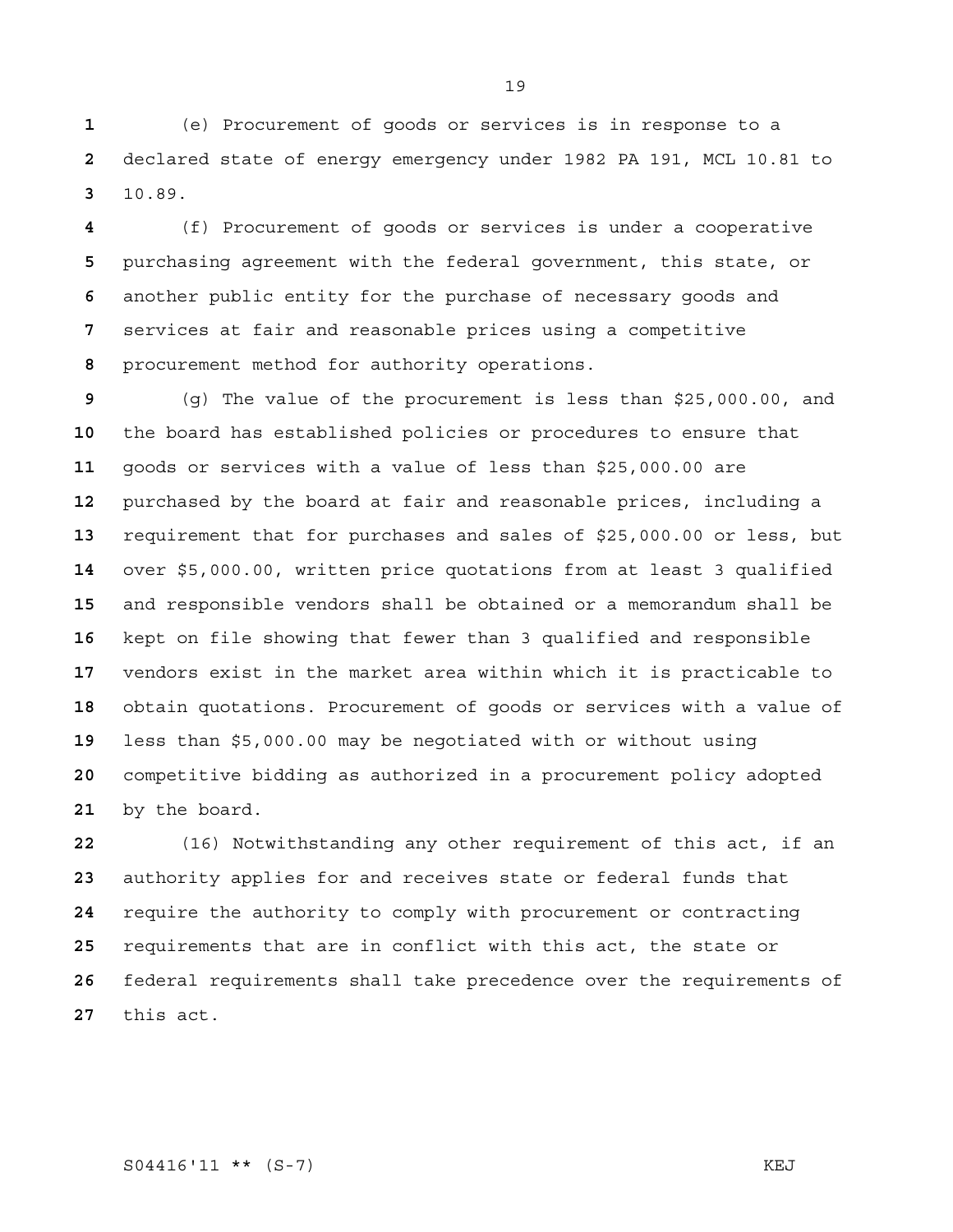(17) A board may employ personnel as it considers necessary to assist the board in performing the powers, duties, and jurisdictions of the authority, including, but not limited to, employment of a chief executive officer and other senior executive and administrative staff. A board shall hire a chief executive officer and any necessary support staff for the chief executive officer. Individual board members shall not hire or be assigned personal staff.

(18) A board shall establish policies to ensure that the board and an authority do not do either of the following:

(a) Fail or refuse to hire, recruit, or promote; demote; discharge; or otherwise discriminate against an individual with respect to employment, compensation, or a term, condition, or privilege of employment, or a contract with the authority in a manner that is not in compliance with state or federal law.

(b) Limit, segregate, or classify an employee, a contractor, or an applicant for employment or a contract in a way that deprives or tends to deprive the employee, contractor, or applicant of an employment opportunity or otherwise adversely affects the status of an employee, contractor, or applicant in a manner that is not in compliance with state or federal law.

(19) A board shall create a citizens' advisory committee that consists of public transit region residents. The citizens' advisory committee shall be composed as follows:

(a) Forty percent of the committee shall be made up of users of public transportation, as follows:

(*i*) At least 25% of the users of public transportation on the

S04416'11 \*\* (S-7) KEJ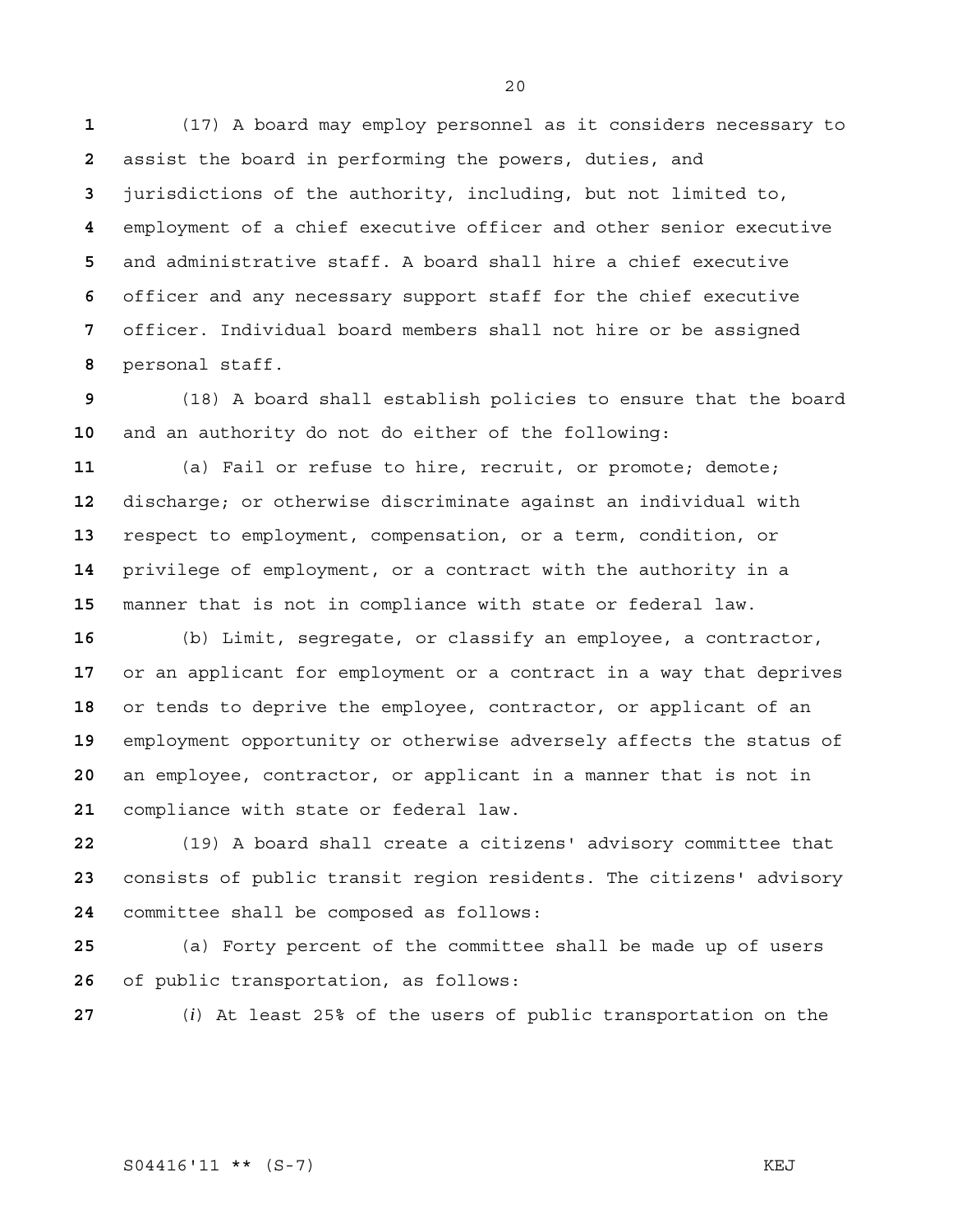committee shall be senior citizens or persons with disabilities.

(*ii*) Two users of public transportation from each of the following counties within the public transit region for the authority:

(A) The qualified county.

(B) The county with the second largest population according to the most recent decennial census.

(C) The county with the third largest population according to the most recent decennial census.

(D) The county with the fourth largest population according to the most recent decennial census.

(*iii*) Two users of public transportation from the city in the qualified county with the largest population according to the most recent decennial census.

(*iv*) Two users of public transportation from each additional county participating in the authority under section 4 and not listed in subparagraph (*ii*).

(b) Twenty percent of the committee shall be made up of individuals from organizations representing senior citizens and persons with disabilities.

(c) Forty percent of the committee shall be made up of individuals representing business, labor, community, and faith-based organizations.

(20) A citizens' advisory committee created under subsection (19) may meet at least once every quarter. The citizens' advisory committee may make reports to a board, including recommendations, at each board meeting. A citizens' advisory committee may do all of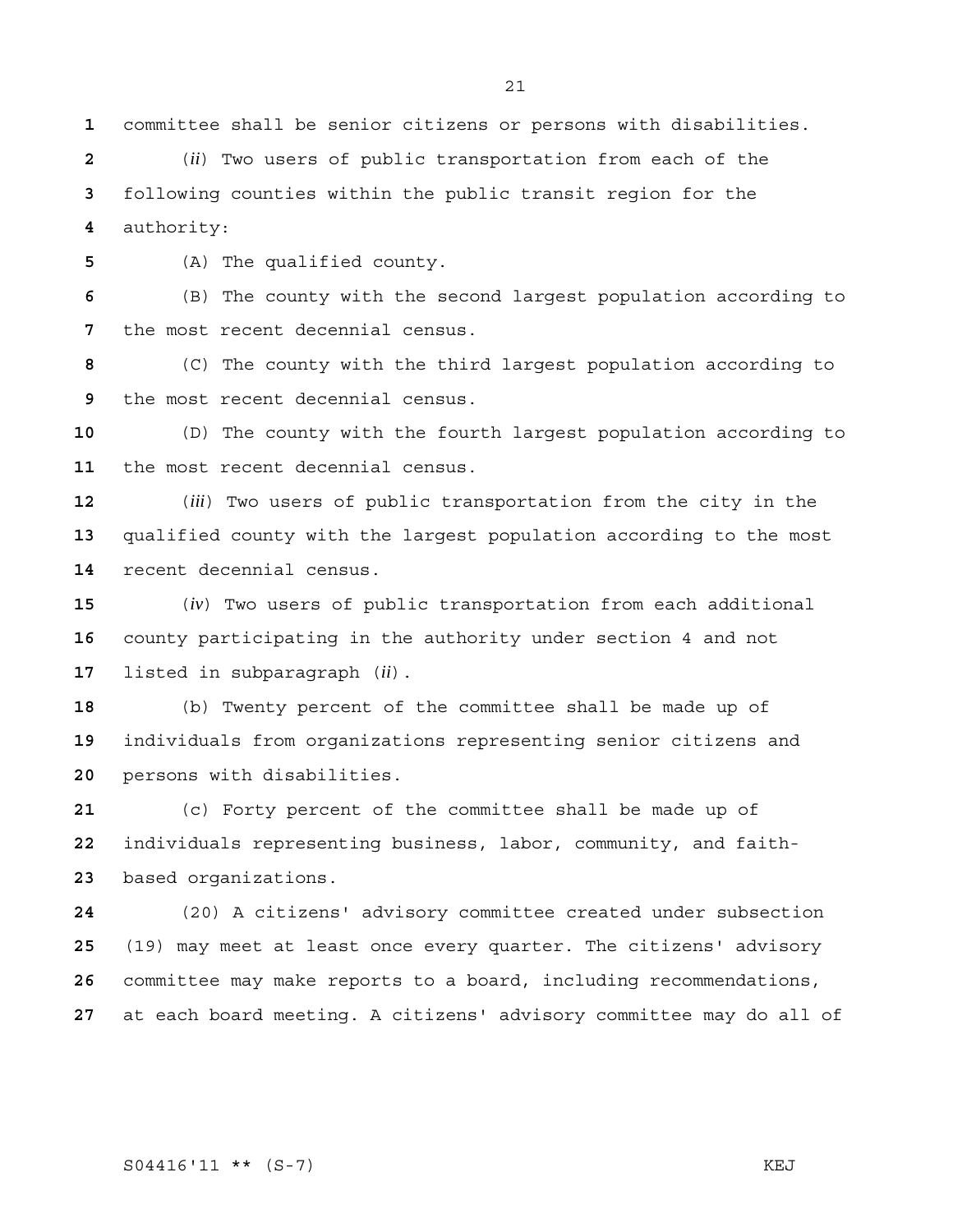the following:

(a) Review and comment on the comprehensive regional public transit service plan for a public transit region and all annual updates.

(b) Advise a board regarding the coordination of functions between different owners and operators of public transportation facilities within a public transit region.

(c) Review and comment on a specialized services coordination plan required by section 10e of 1951 PA 51, MCL 247.660e.

(d) Upon request of a board, provide recommendations on other matters that concern public transportation in a public transit region.

(21) A board shall create a public transportation provider advisory council that consists of 2 members appointed by each public transportation provider in the public transit region. The public transportation provider advisory council may make reports to a board, including recommendations, at each board meeting. The public transportation provider advisory council shall only make recommendations to a board on the following issues:

- (a) Coordination of service.
- (b) Funding.

(c) Plans.

(d) Specialized services.

(e) Other matters as requested by a board.

Sec. 7. (1) Except as otherwise provided in this act, an authority may do all things necessary and convenient to implement the purposes, objectives, and provisions of this act and the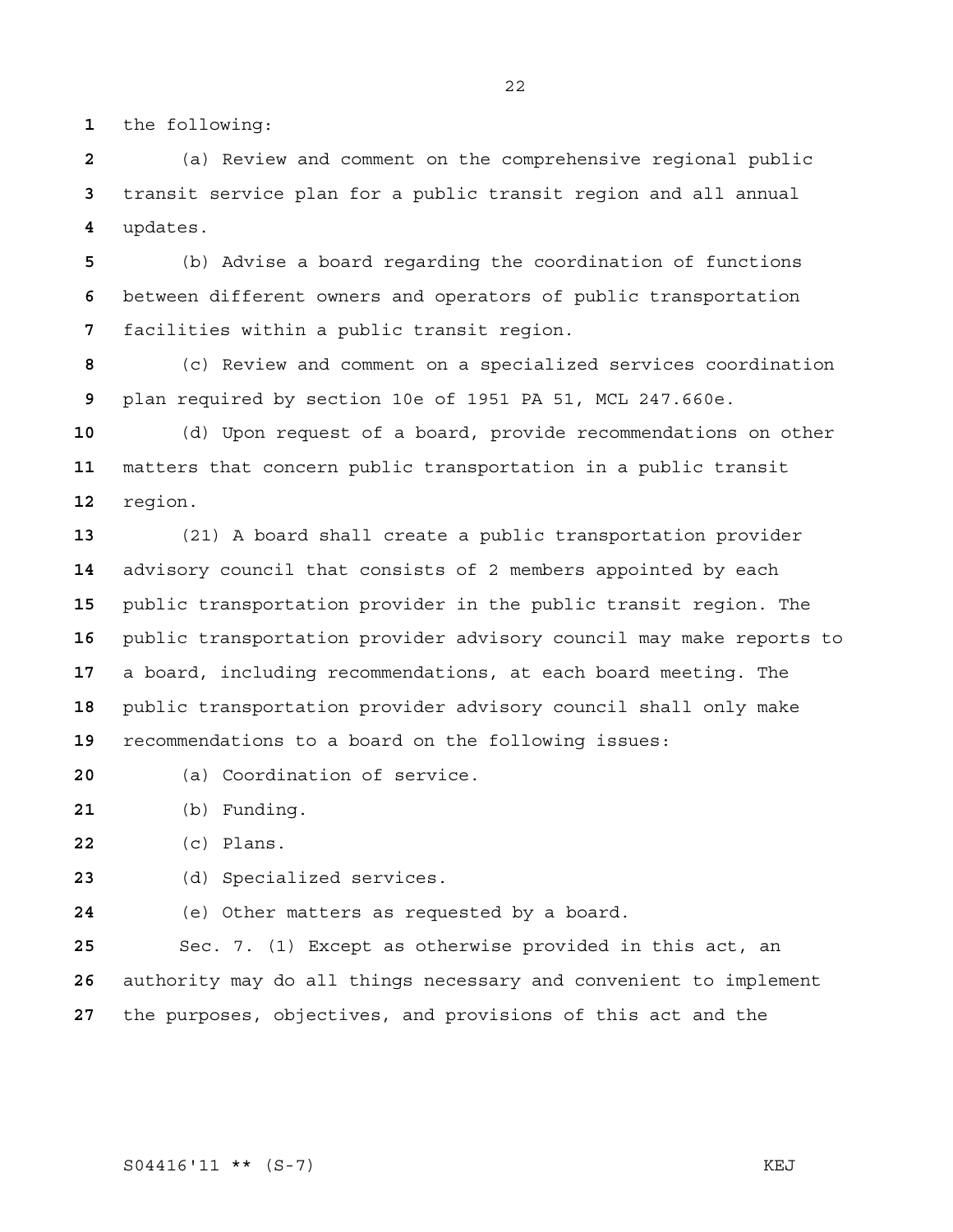purposes, objectives, and powers vested in the authority or the board by this act or other law, including, but not limited to, all of the following:

(a) Adopt and use a corporate seal.

(b) Adopt, amend, and repeal bylaws for the regulation of its affairs and the conduct of its business.

(c) Sue and be sued in its own name.

(d) Borrow money and issue bonds and notes under this act.

(e) Make and enter into contracts, agreements, or instruments necessary, incidental, or convenient to the performance of its duties and execution of its powers, duties, functions, and responsibilities under this act with any federal, state, local, or intergovernmental governmental agency or with any other person or entity, public or private, upon terms and conditions acceptable to the authority.

(f) Engage in collective negotiation or collective bargaining and enter into agreements with a bargaining representative as provided by 1947 PA 336, MCL 423.201 to 423.217.

(g) Solicit, receive, and accept gifts, grants, labor, loans, contributions of money, property, or other things of value, and other aid or payment from any federal, state, local, or intergovernmental agency or from any other person or entity, public or private, upon terms and conditions acceptable to the authority, or participate in any other way in a federal, state, local, or intergovernmental program.

(h) Apply for and receive loans, grants, guarantees, or other financial assistance in aid of a public transportation system from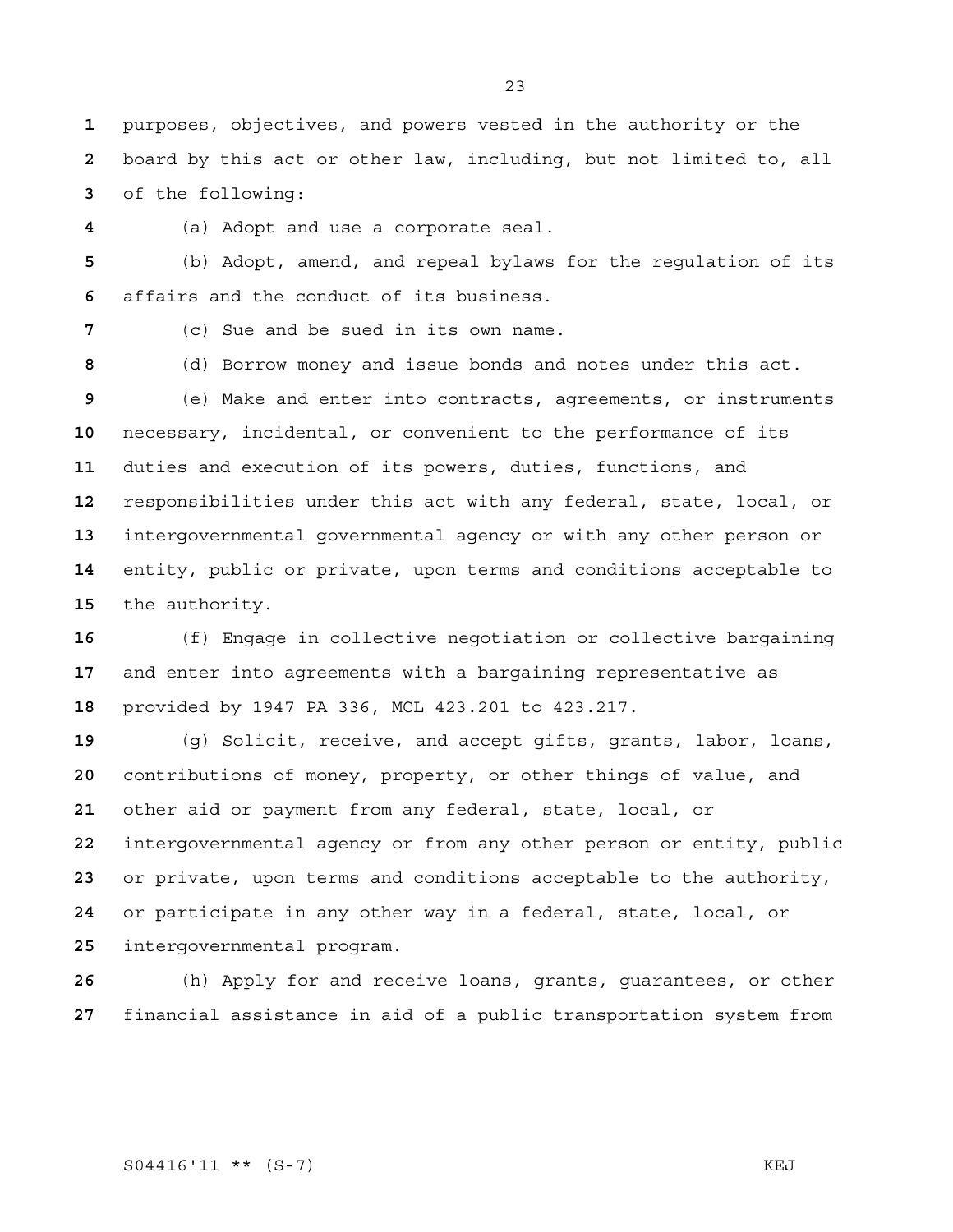any state, federal, local, or intergovernmental agency or from any other source, public or private, including, but not limited to, financial assistance for purposes of developing, planning, constructing, improving, or operating a public transportation system.

(i) Procure insurance or become a self-funded insurer against loss in connection with the property, assets, or activities of the authority.

(j) Indemnify and procure insurance indemnifying board members from personal loss or accountability for liability asserted by a person with regard to bonds or other obligations of the authority, or from any personal liability or accountability by reason of the issuance of bonds or other obligations or by reason of any other action taken or the failure to act by the authority.

(k) Invest money of the authority, at the discretion of the board, in instruments, obligations, securities, or property determined proper by the board and name and use depositories for authority money. Investments shall be made consistent with an investment policy adopted by the board that complies with this act and 1943 PA 20, MCL 129.91 to 129.97a.

(*l*) Contract for goods and services as necessary, subject to section 6.

(m) Employ legal and technical experts, consultants, or other officers, agents, employees, or personnel, permanent or temporary, as considered necessary by the board, as permitted by this act.

(n) Contract for the services of persons for rendering professional or technical assistance, including, but not limited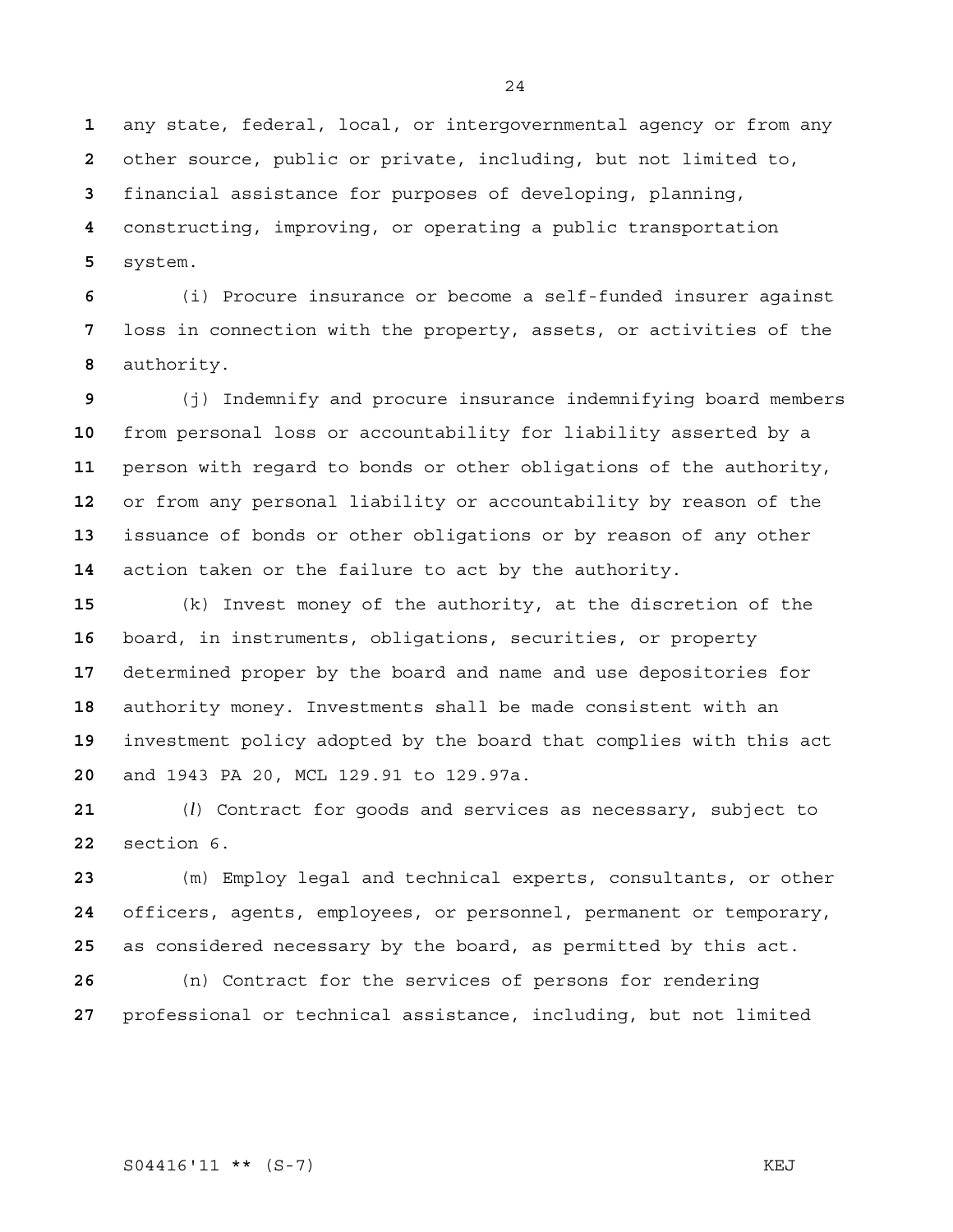to, consultants, managers, legal counsel, engineers, accountants, and auditors, as permitted by this act.

(o) Establish and maintain an office.

(p) Acquire property or rights and interests in property by gift, devise, transfer, exchange, purchase, lease, or otherwise on terms and conditions and in a manner the authority considers proper. Property or rights or interests in property acquired by an authority may be by purchase contract, lease purchase, agreement, installment sales contract, land contract, or otherwise. The acquisition of property by an authority for a public transportation system in furtherance of the purposes of the authority is for a public use, and the exercise of any other powers granted to the authority is declared to be a public, governmental, and municipal function, purpose, and use exercised for a public purpose and matters of public necessity.

(q) Hold, clear, remediate, improve, maintain, manage, protect, control, sell, exchange, lease, or grant easements and licenses on property or rights or interests in property that the authority acquires, holds, or controls.

(r) Convey, sell, transfer, exchange, lease, or otherwise dispose of property or rights or interests in property to any person for consideration on terms and conditions and in a manner the authority considers proper, fair, and valuable.

(s) Acquire a public transportation provider under section 6(3)(b)(*ii*).

(t) Promulgate rules and adopt regulations for the orderly, safe, efficient, and sanitary operation and use of a public

#### S04416'11 \*\* (S-7) KEJ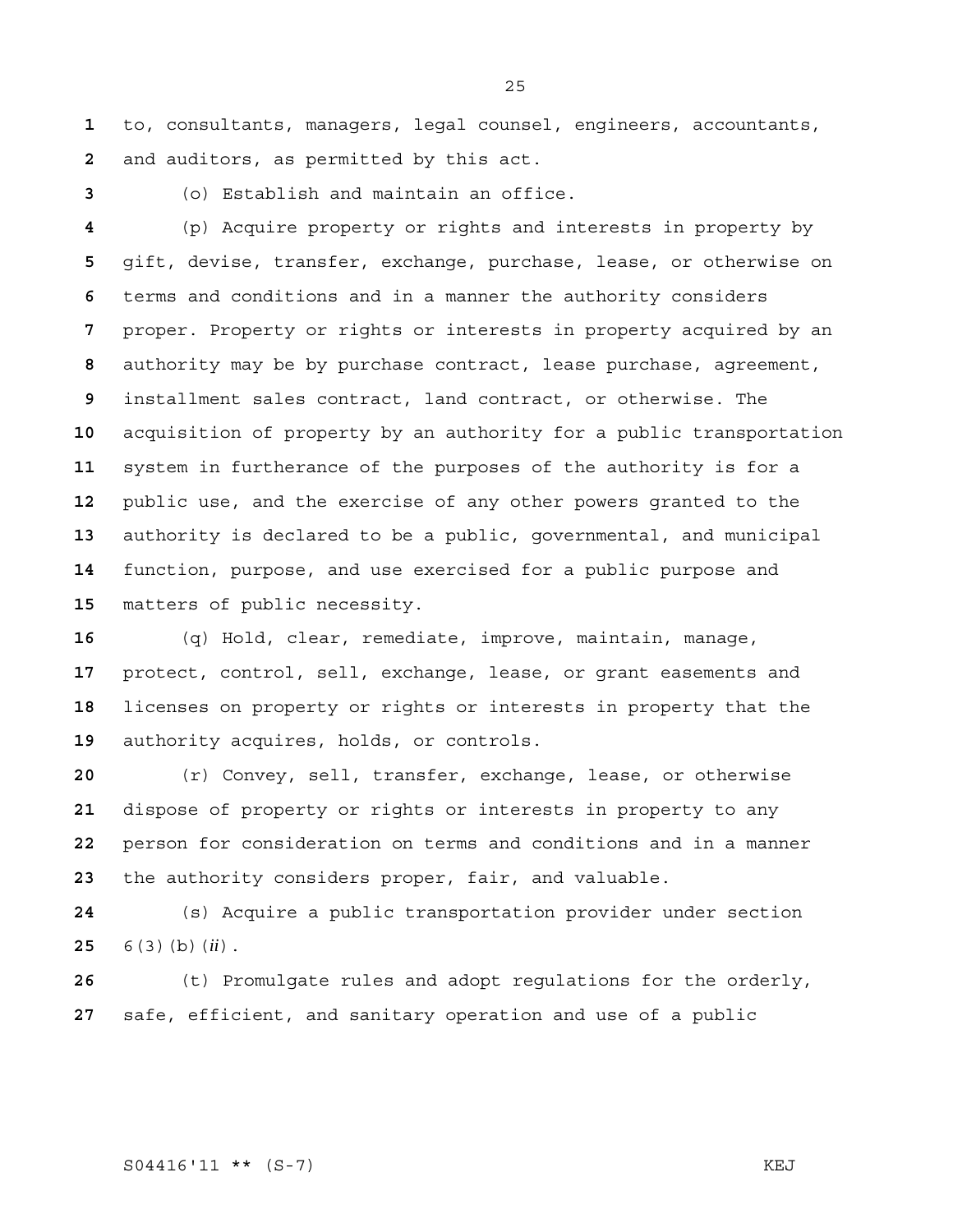transportation system owned by the authority.

(u) Subject to section 13, use this state's rights-of-way throughout the public transit region for public transportation.

(v) Create separate operating entities.

(w) Enter into contracts or other arrangements with a person or entity for granting the privilege of naming or placing advertising on or in all or any portion of facilities or equipment of the authority.

(x) Do all other things necessary or convenient to exercise the powers, duties, functions, and responsibilities of the authority under this act or other laws related to the purposes, powers, duties, functions, and responsibilities of the authority.

(2) Notwithstanding any other provision of this act, an authority may not acquire, accept responsibility for, or obligate itself to assume liability for, or pay any legacy costs of a public transportation provider that may be purchased, merged with, assumed, or otherwise acquired in any manner by the authority, including, but not limited to, costs associated with any authority or agency's litigation, claims, assessments, worker's compensation awards or charges, swap losses, pensions, health care, or other postemployment benefits of a public transportation provider without first securing an affirmative vote of a majority of the electors of each member county in the public transit region.

(3) An authority shall adopt a public transit plan for its public transit region. An authority shall adopt the most recent public transit plan of any public transportation provider within the public transit region that is a designated recipient of federal

S04416'11 \*\* (S-7) KEJ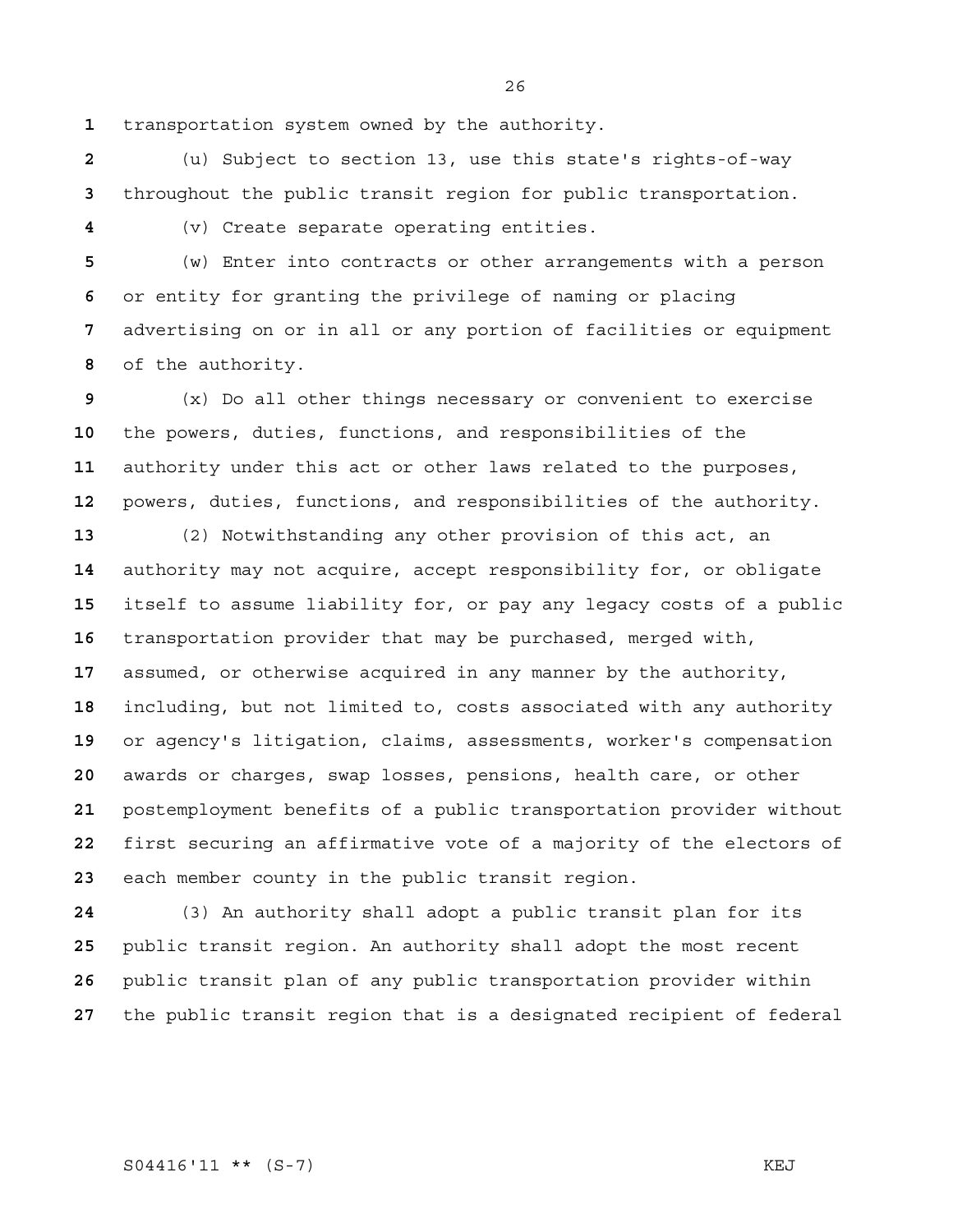funds as its initial plan. An authority shall integrate all of these plans into a single regional master transit plan for the entire public transit region. An authority may amend a single regional master transit plan as necessary and shall update the plan annually. An authority may establish and operate new or additional routes and public transportation facilities using various forms of transportation modalities. An authority may employ operating personnel, negotiate collective bargaining agreements with operating personnel, or own operating assets of a public transportation service within a public transit region. An authority shall coordinate the operating and capital transit plans of transportation agencies and authorities within a public transit region.

(4) Subject to available resources, an authority may plan, design, develop, construct, and operate a rolling rapid transit system on at least 1 or more corridors within the authority's public transit region. An authority, with the approval of the federal transit administration and in compliance with all applicable federal and state regulations, shall determine exact routes and station locations. An authority may design routes to augment, complement, enhance, replace, or improve other forms of public transportation operating within or on the corridors.

(5) Subject to subsection (4), if an authority created on the effective date of this act includes Macomb county, Oakland county, or Wayne county, the authority may, subject to available resources, plan, design, develop, construct, and operate a rolling rapid transit system on at least 4 corridors within the authority's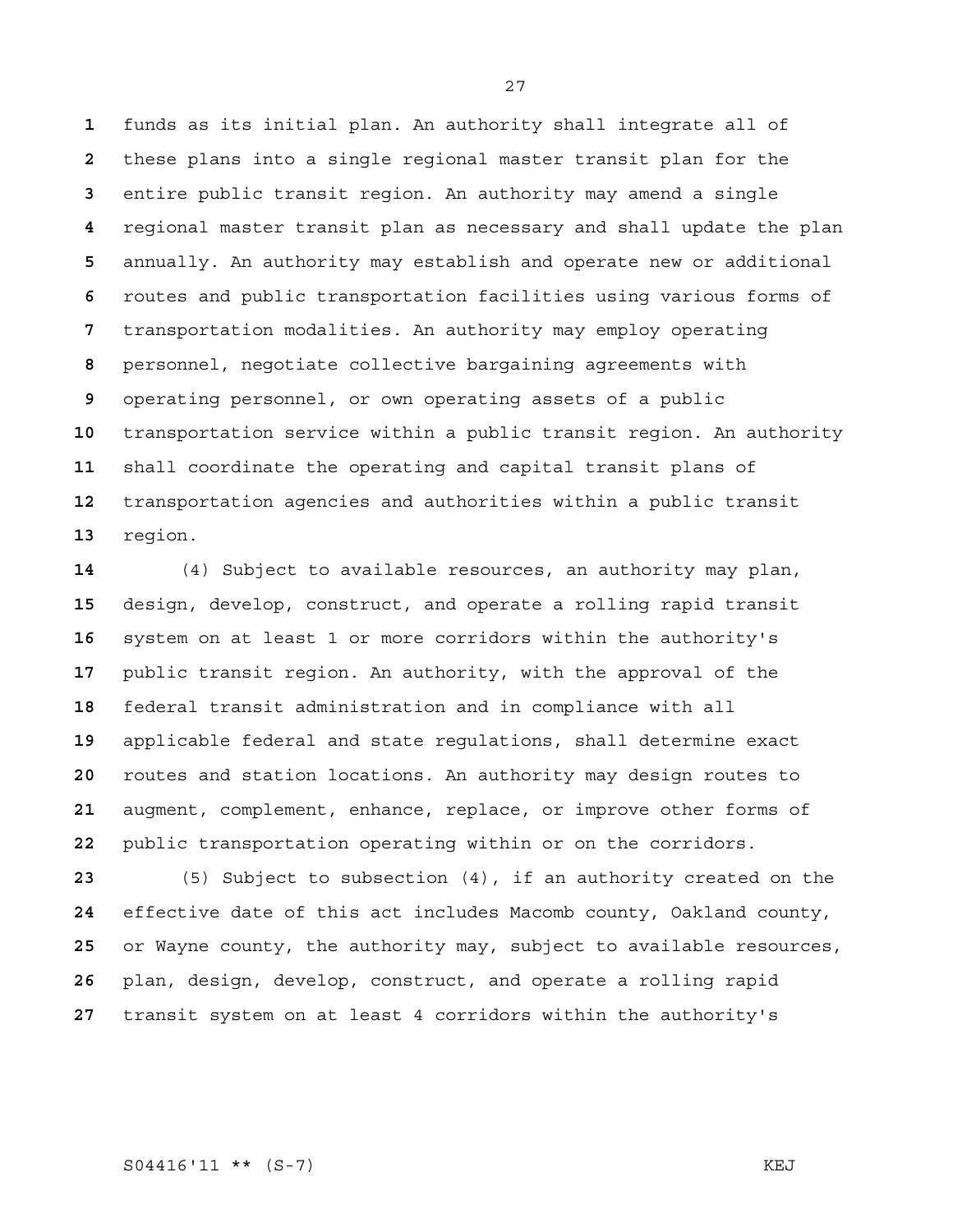public transit region and the initial plans for a rolling rapid transit system may include all of the following:

(a) A Woodward corridor line to operate along, on, or near Woodward avenue between a location in or near the downtown Detroit station and a location in downtown Pontiac in Oakland county. As used in this subsection, "downtown Detroit station" means a location in or near the Campus Martius area of downtown Detroit.

(b) A Gratiot corridor line to operate along, on, or near Gratiot avenue between the downtown Detroit station and a location in downtown Mt. Clemens in Macomb county.

(c) A northern cross-county line to operate between the city of Pontiac and the city of Mt. Clemens, using a route to be determined by the authority. The route determined by the authority under this subdivision shall have stations along Big Beaver road in the city of Troy and highway M-59 in portions of Oakland and Macomb counties.

(d) A western cross-county line to operate between the downtown Detroit station and the Ann Arbor Blake transit center for a distance of approximately 47 miles. This corridor shall include, at a minimum, stations in the city of Ypsilanti, Detroit Wayne county metropolitan airport, and the city of Dearborn. The authority shall determine the exact route.

(6) Expenses of an authority incurred in the planning and operation of a rolling rapid transit system are not eligible for an operating grant under section 10e of 1951 PA 51, MCL 247.660e.

(7) An authority may charge fares and enter into contracts for the services provided by the public transportation system as

S04416'11 \*\* (S-7) KEJ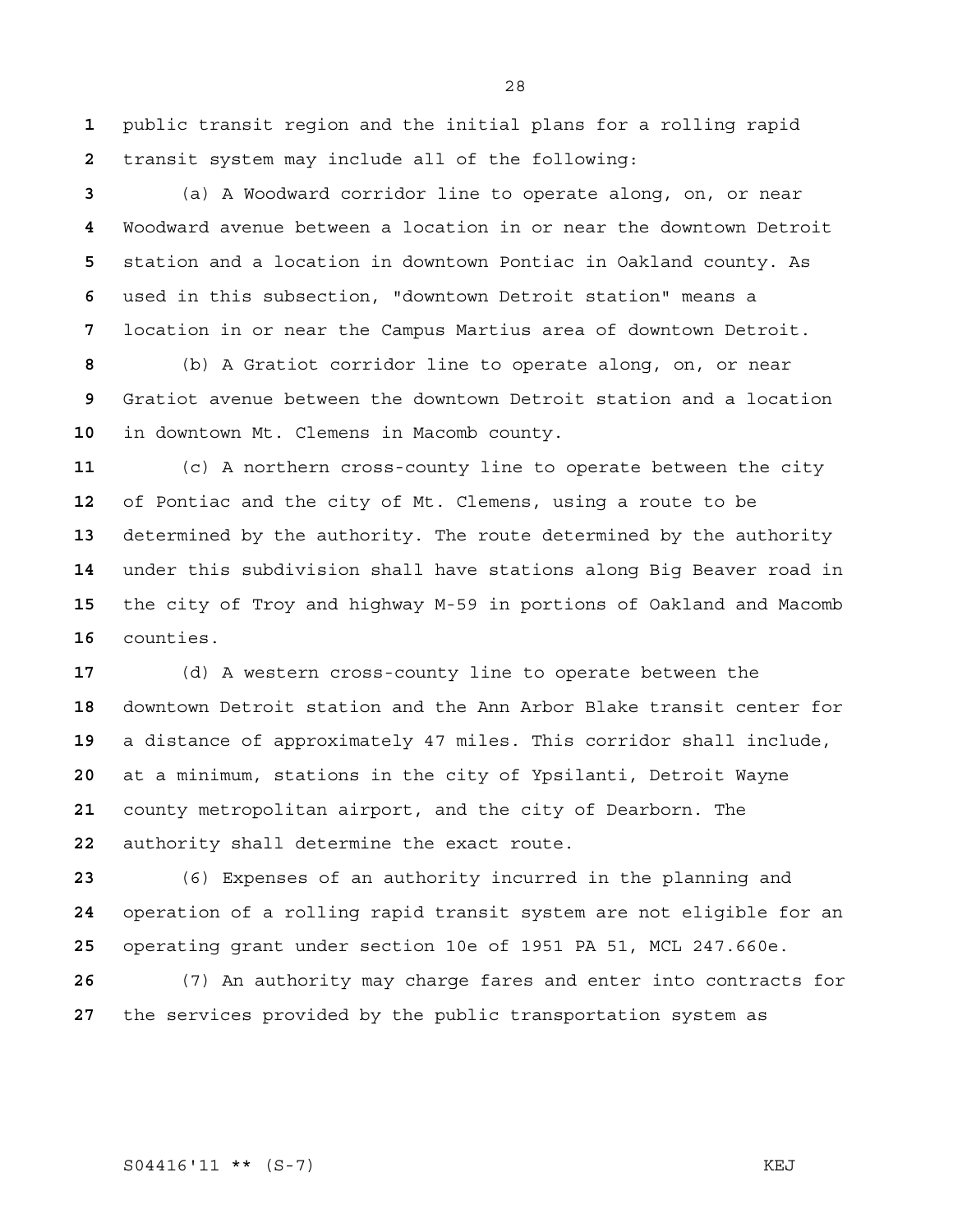necessary to provide funds to meet the obligations of the authority.

(8) A county or other political subdivision or agency, public or private, may assist, cooperate with, and contribute services, money, or property in aid of an authority and its powers, duties, functions, and responsibilities under this act.

Sec. 8. (1) Beginning on the first day of the fiscal year that begins after the effective date of this act, an authority shall be the designated recipient for its public transit region for purposes of applying for federal operating and capital assistance grants under the moving ahead for progress in the 21st century act, Public Law 112-141, and the regulations promulgated under that act. As the designated recipient of federal transit funds, an authority has the following powers and responsibilities:

(a) Make application for and receive federal transit funds for a public transit region on behalf of an authority or on behalf of 1 or more public transportation providers in the public transit region.

(b) Review an application for planning, operating, or capital assistance for a program under the federal transit act, Public Law 88-365, prior to that application's being submitted by a public transportation provider in the public transit region. In reviewing an application under this subdivision, the authority shall consider how the projects included in the application, on their own and in combination with other applications under review by the authority, will contribute to all of the following:

(*i*) Effective and efficient transportation services throughout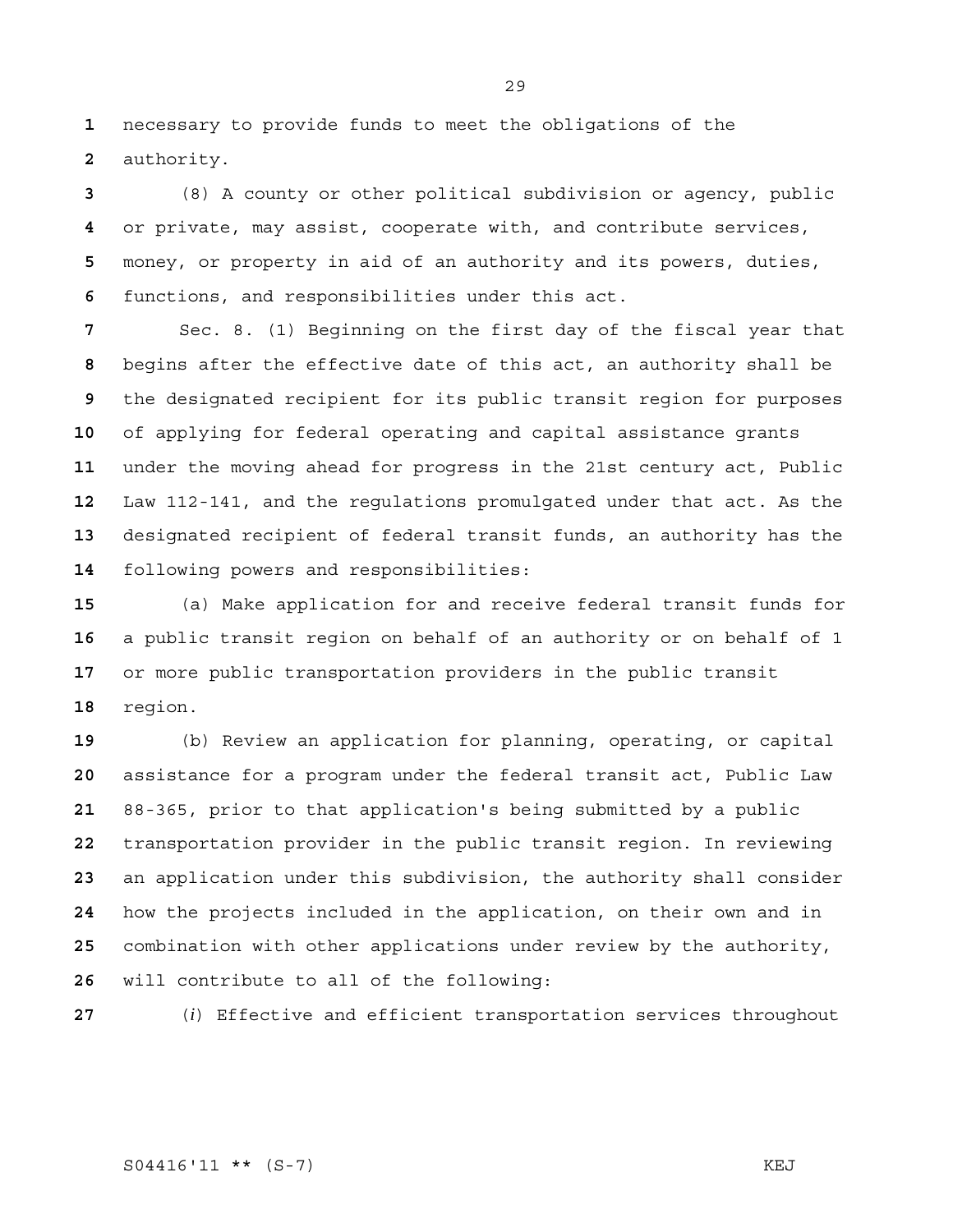the public transit region.

(*ii*) Achieving and maintaining the public transit region's transit infrastructure in a state of good repair.

(*iii*) Coordination of transportation services among public transportation providers.

(*iv*) Strategic investment in a regional rolling rapid transit system.

(*v*) Other factors determined appropriate by the board and included in written board policies or procedures.

(c) Approve, disapprove, or request modifications to an application within 60 days after a complete application is submitted to the authority by a public transportation provider.

(2) Beginning on the first day of the fiscal year that begins after the effective date of this act, a public transportation provider in a public transit region shall not submit an application to a federal agency for operating and capital assistance grants under the moving ahead for progress in the 21st century act, Public Law 112-141, and the regulations promulgated under that act, unless the board has approved the application under subsection (1). If a public transportation provider in a public transit region submits an application to a federal agency that has not been approved by the board under subsection (1), the public transportation provider is not eligible to receive matching funds under section 10e of 1951 PA 51, MCL 247.660e, for any projects included in that application. (3) Beginning on the first day of the fiscal year that begins

after the effective date of this act, to the extent required by the moving ahead for progress in the 21st century act, Public Law 112-

S04416'11 \*\* (S-7) KEJ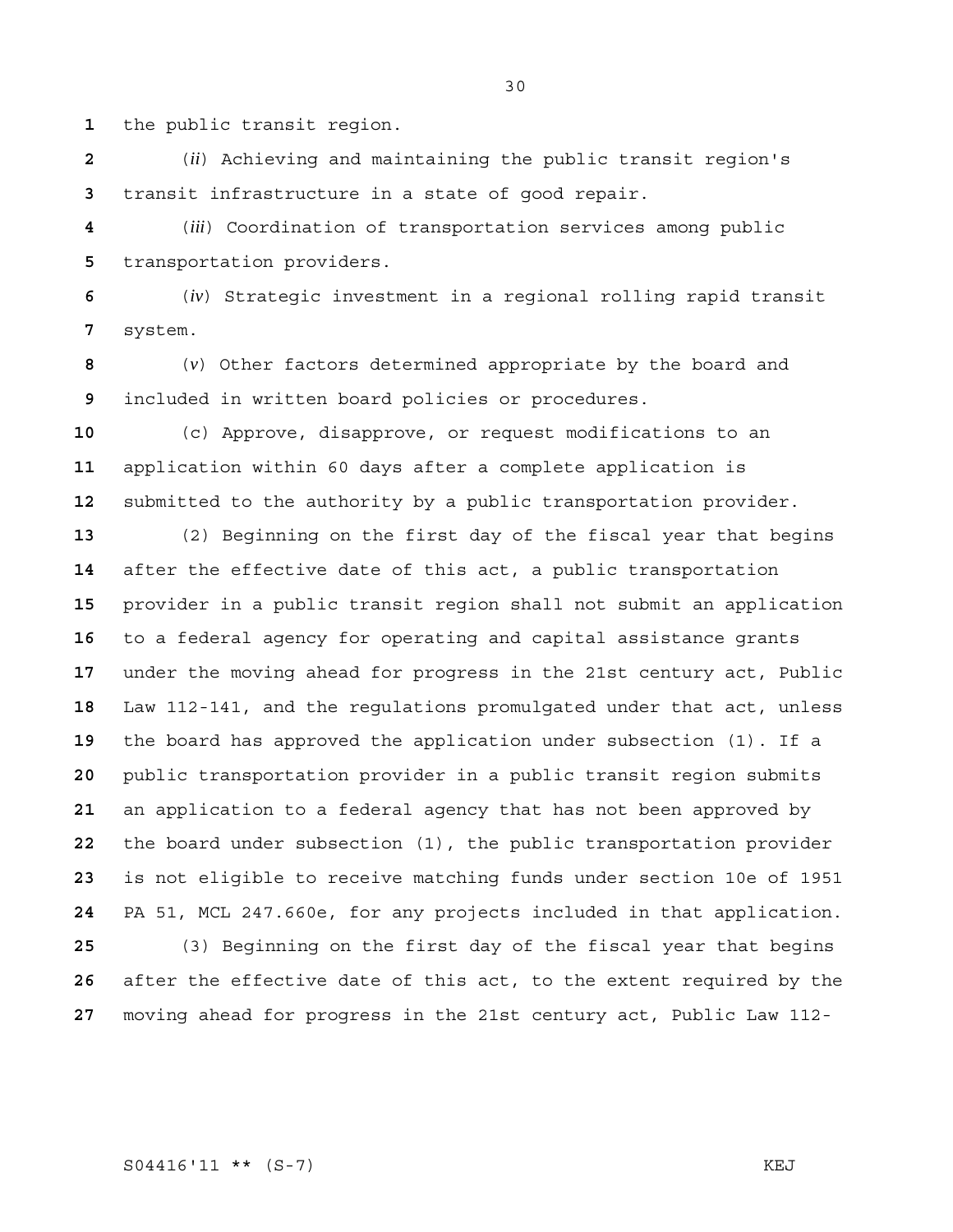141, and the regulations promulgated under that act, an authority may execute a supplemental agreement conferring on a public transportation provider in a public transit region the right to receive and dispense federal grant funds for applications that have been approved by the board under subsection (1).

(4) Beginning on the first day of the fiscal year that begins after the effective date of this act, an authority has the sole authority to submit an application to the department for a public transit region for programs provided for in section 10e of 1951 PA 51, MCL 247.660e.

(5) Beginning on the first day of the fiscal year that begins after the effective date of this act, an authority shall require all public transportation providers in a public transit region to submit an annual funding request directly to the authority for each program for which the provider is eligible under section 10e of 1951 PA 51, MCL 247.660e. An authority shall evaluate all requests submitted under this subsection and prepare and submit to the department a single consolidated application for the public transit region for each state program. An application prepared under this subsection shall be submitted by the deadline established by the department. An application prepared under this subsection shall include the proposed dollar amount to be allocated to each public transportation provider for each program. In preparing a consolidated application under this subsection and determining the proposed allocation to each public transportation provider, the board shall consider how the allocations will contribute to each of the following: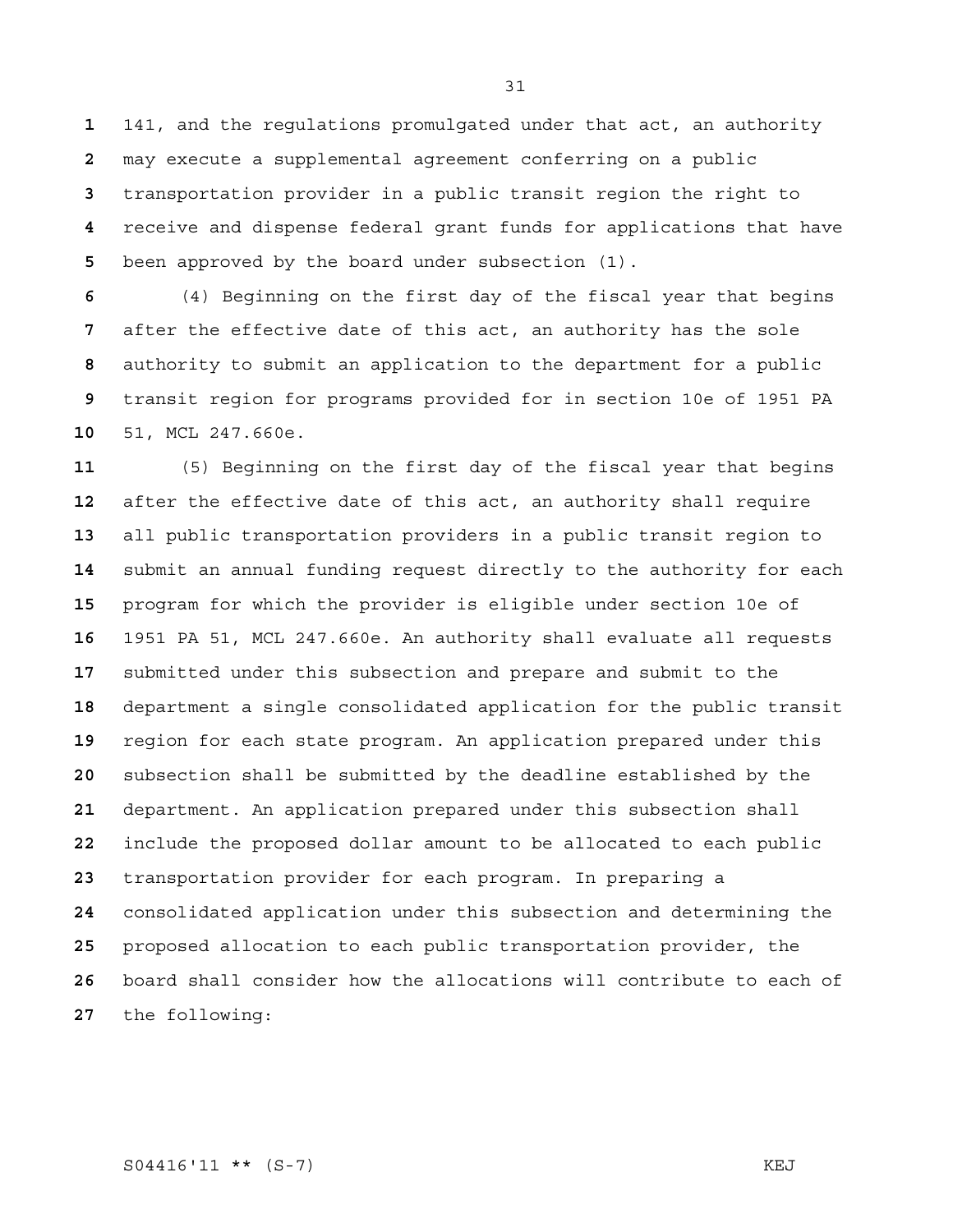(a) The ability of each public transportation provider to maintain current services and infrastructure.

(b) The effectiveness and efficiency of public transportation service throughout the public transit region.

(c) Achieving and maintaining the public transit region's transit infrastructure in a state of good repair.

(d) The matching federal aid for federal applications approved by the board.

(e) The coordination of public transportation services among public transportation providers in the public transit region.

(f) Strategic investment in a regional rolling rapid transit system.

(g) Other factors determined appropriate by the board and included in written board policies or procedures.

(6) Beginning on the first day of the fiscal year that begins after the effective date of this act, a public transportation provider shall submit the annual funding request required by subsection (5) to an authority in accordance with written procedures adopted by the board and at least 60 days before the application deadline established by the department. A board may withhold payment on current year distributions made to a public transportation provider if that public transportation provider fails to submit a complete annual funding request to the authority at least 60 days before the application deadline established by the department.

(7) If an award of funding by the department is less than the total requested by an authority for a program, the board shall

## S04416'11 \*\* (S-7) KEJ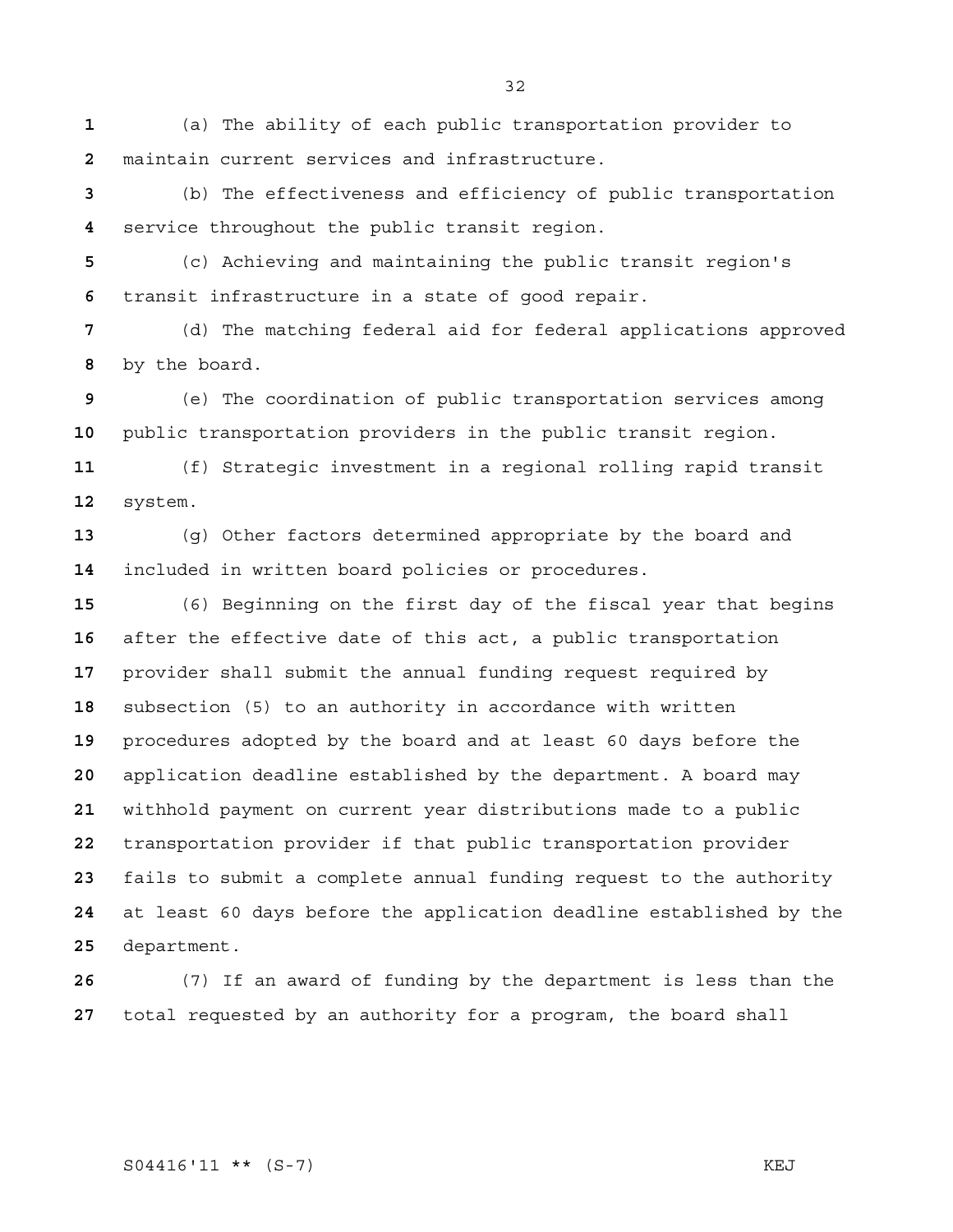adjust the allocation to each public transportation provider proportionately.

(8) Except as provided in subsection (9), for the programs provided for in section 10e of 1951 PA 51, MCL 247.660e, the department shall only award funds to an authority. An authority shall be responsible for distribution of funds awarded by the department to public transportation providers within a public transit region based on the application approved by the department. An authority is responsible for monitoring and oversight of the use of funds distributed under this subsection by each public transportation provider in the public transit region. Upon receipt of funds from the department, an authority shall distribute the funds allocated to each public transportation provider in a timely manner.

(9) For the programs provided for in section 10e of 1951 PA 51, MCL 247.660e, if the department approves funding to match a federal award, the department may, with the concurrence of an authority, award the funds directly to the public transportation provider that is the federal award recipient.

(10) A board shall adopt procedures for the implementation of subsections (1) to (6) within 90 days after the first board meeting under section 6.

(11) In order to be eligible for a distribution under subsection (8), a public transportation provider shall annually submit a report by a date established by the board. The report shall describe and evaluate the efforts of the public transportation provider to coordinate service with other public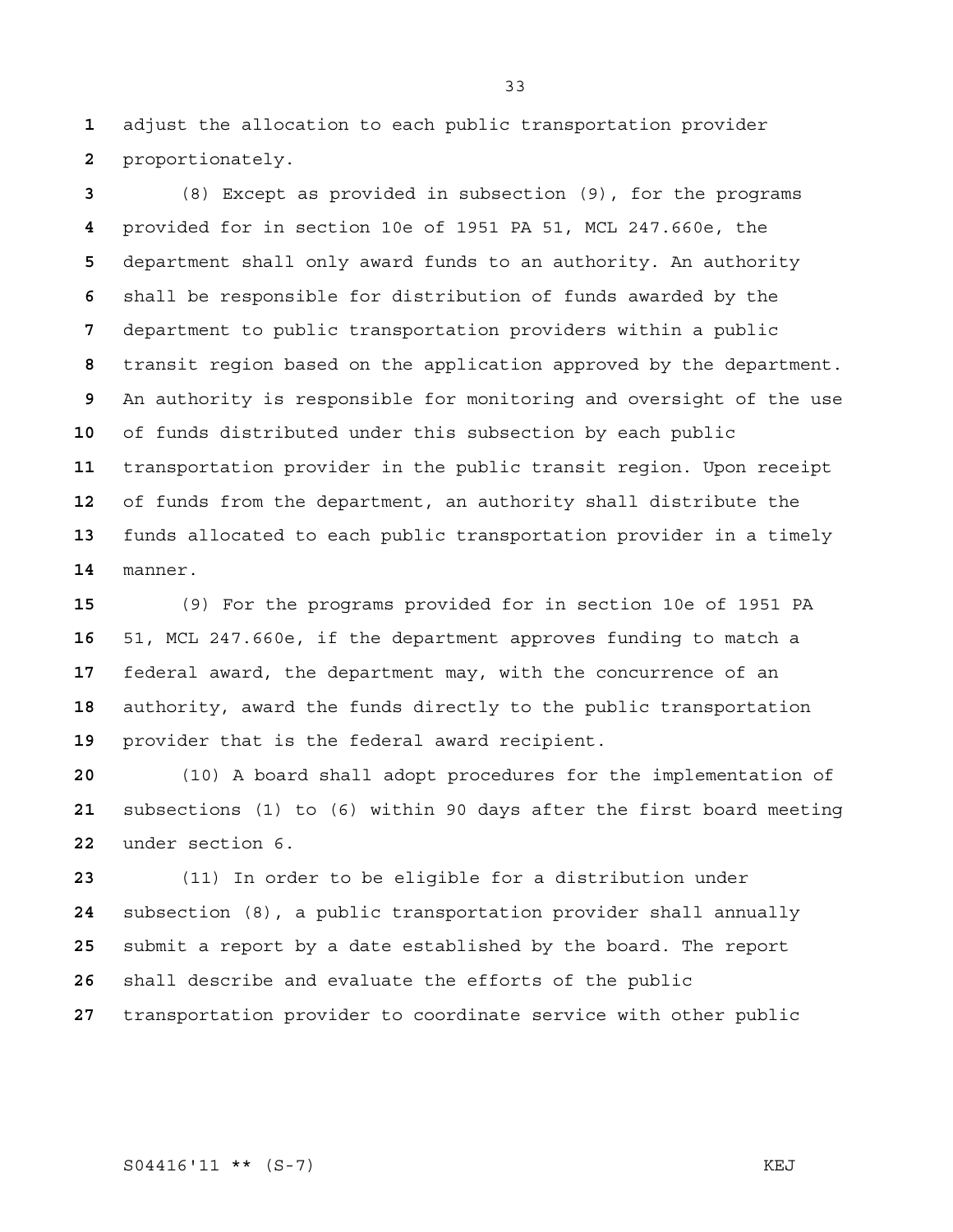transportation providers in that public transit region. The report shall include, but is not limited to, a description of the successful and unsuccessful efforts of the public transportation provider to do all of the following:

(a) Coordinate routes, schedules, fares, and points of transfer.

(b) Provide information or services to riders that help facilitate transfers from 1 public transportation provider to another.

(c) Eliminate or reduce service overlap and duplication. (12) An authority shall coordinate service overlap, rates, routing, scheduling, and any other function that the authority considers necessary to implement or execute the comprehensive regional transit service plan between authorities, agencies, and owners or operators of public transportation facilities within the public transit region. An authority may issue coordination directives regarding public transportation services, including, but not limited to, routes, schedules, and fares. An authority shall provide notice of coordination directives issued under this subsection to owners and operators of public transportation facilities in the public transit region. An authority may withhold up to 5% of the allocation of state funding under this section from a public transportation provider that fails to comply with a coordination directive of the authority, as determined by the board. A coordination directive issued under this subsection preempts a city, village, or township provision or procedure to the extent that the provision or procedure is in conflict with the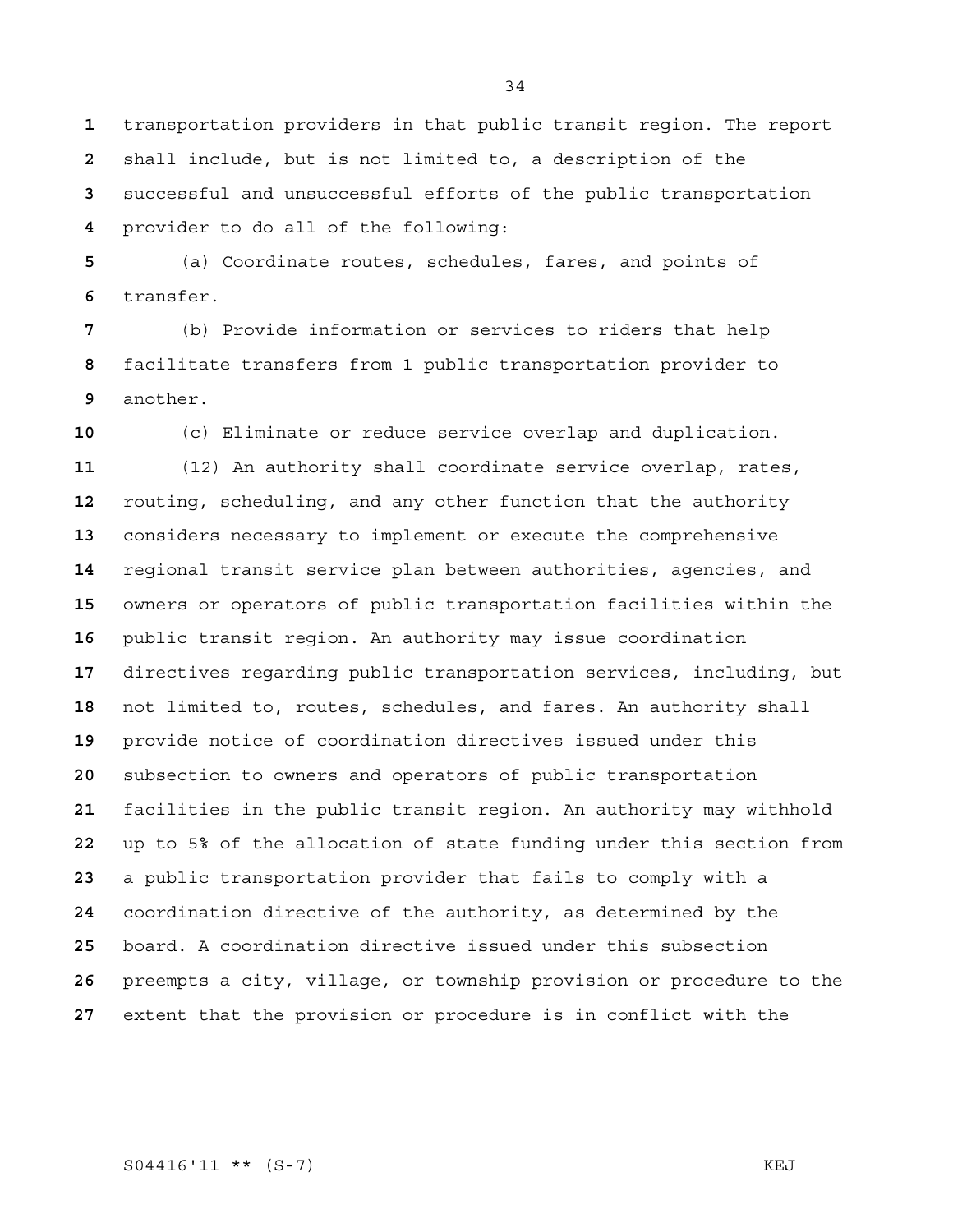coordination directive.

Sec. 9. (1) Subject to section 7, an authority may acquire property for a public transportation system by purchase, construction, lease, gift, or devise, either within or without the area served by the public transportation system, and may hold, manage, control, sell, exchange, or lease property. An authority shall comply with the laws of this state for the purpose of condemnation proceedings. An authority may only utilize condemnation proceedings to acquire property located within the authority's public transit region.

(2) Except as otherwise provided in this subsection, the property of an authority and its income, activities, and operations are exempt from all taxes and special assessments of this state or a political subdivision of this state. Property of an authority and its income, activities, and operations that are leased to private persons are not exempt from any tax or special assessment of this state or a political subdivision of this state. Property of an authority is exempt from ad valorem property taxes collected under the general property tax act, 1893 PA 206, MCL 211.1 to 211.155, or other law of this state authorizing taxation of real or personal property.

(3) The property of an authority created under this act is public property devoted to an essential public and governmental purpose. Income of the authority is for a public and governmental purpose.

Sec. 10. (1) An authority may raise revenues to fund all of its activities, operations, and investments consistent with its

S04416'11 \*\* (S-7) KEJ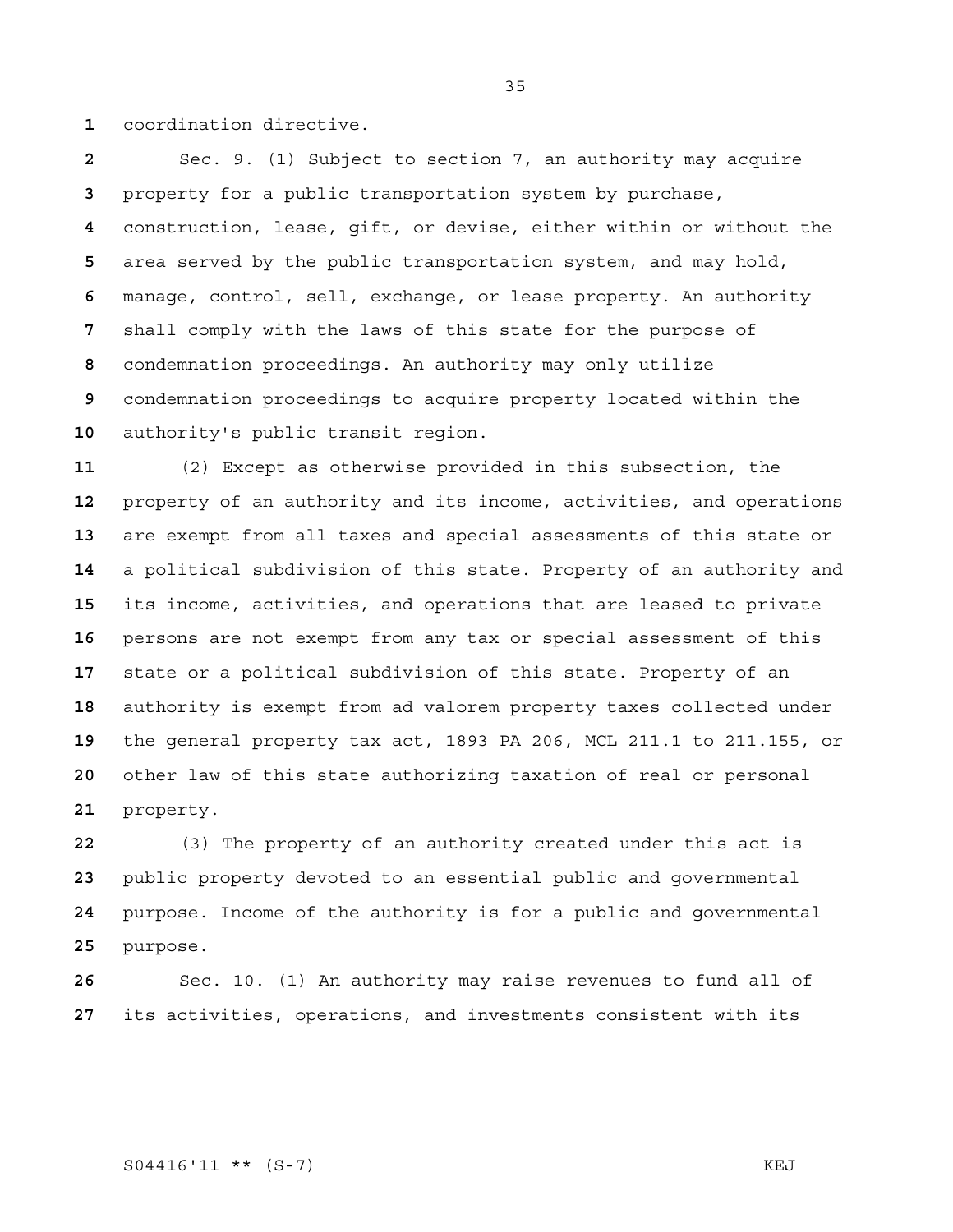Senate Bill No. 909 as amended November 27, 2012

purposes. The sources of revenue available to an authority include, but are not limited to, all of the following:

(a) Fees, fares, rents, or other charges for use of a public transportation system.

(b) Federal, state, or local government grants, loans, appropriations, payments, or contributions.

(c) Proceeds from the sale, exchange, mortgage, lease, or other disposition of property acquired by the authority.

(d) Grants, loans, appropriations, payments, proceeds from repayments of loans made by the authority, or contributions from public or private sources.

(e) The proceeds of an assessment levied under subsection (2).

(f) The proceeds of a motor vehicle registration tax collected under subsection (3).

(g) Investment earnings on the revenues described in subdivisions (a) to (f).

(2) An authority may levy an assessment within the public transit region only as approved by the board and a majority of the electors of the public transit region voting on the assessment at a general **<< >>>>>>>**election held on **<<**the regular November election date>><br>as provided in **<<**section 641(1)(d) of>><br>**21** the Michigan election law, 1954 PA 116, <<MCL 168.641>>. An the Michigan election law, 1954 PA 116, **<<**MCL 168.641**>>**. An assessment approved by the board and a majority of electors of the public transit region under this subsection shall be collected and enforced in the same manner as taxes are collected and enforced under the general property tax act, 1893 PA 206, MCL 211.1 to 211.155. When submitting a proposal on the question of authorizing an assessment to be levied under this act, the ballot shall state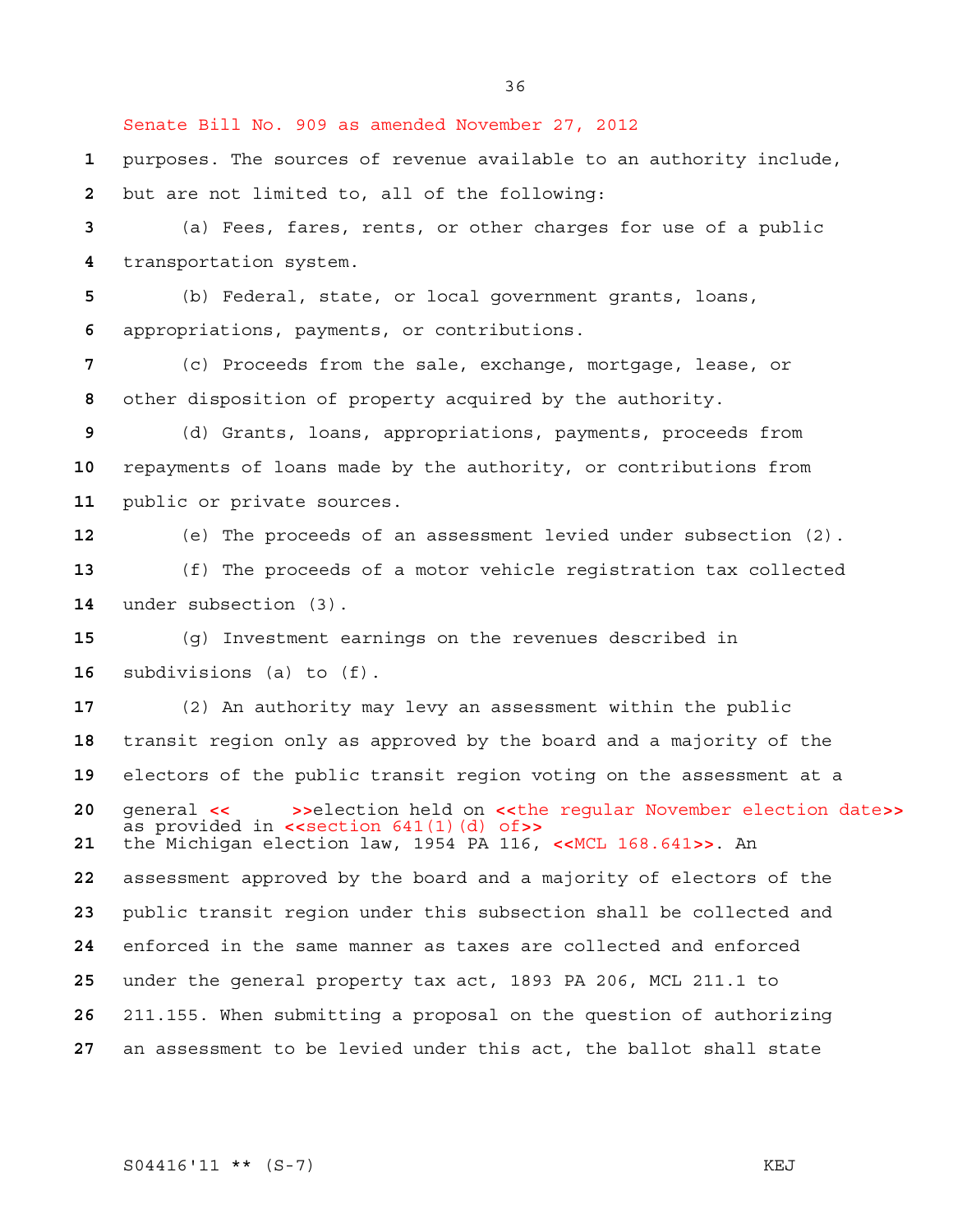all of the following:

(a) The assessment rate to be authorized.

(b) The duration of the assessment.

(c) A clear statement of the purpose for the assessment.

(d) A clear statement indicating whether the proposed assessment is a renewal of a previously authorized assessment or the authorization of a new additional assessment.

(3) An authority may collect a motor vehicle registration tax dedicated to the purpose of public transportation, if authorized under the Michigan vehicle code, 1949 PA 300, MCL 257.1 to 257.923.

(4) An authority shall ensure that not less than 85% of the money raised in each member jurisdiction through either an assessment under subsection (2) or a motor vehicle registration tax under subsection (3), or both, is expended on the public transportation service routes located in that member jurisdiction.

(5) Starting in the fiscal year that begins at least 12 months after the effective date of this act, an authority shall submit to the department an asset management plan for all revenue vehicles and facilities, major facility components, and major pieces of equipment as defined by the department. An authority shall update the asset management plan annually.

(6) After the first 12 months of operation of a rolling rapid transit system, and annually thereafter, an authority shall provide a report to the legislative body of each member jurisdiction showing the cost of service and revenue generated in each member jurisdiction.

Sec. 11. (1) For the purpose of acquiring, improving,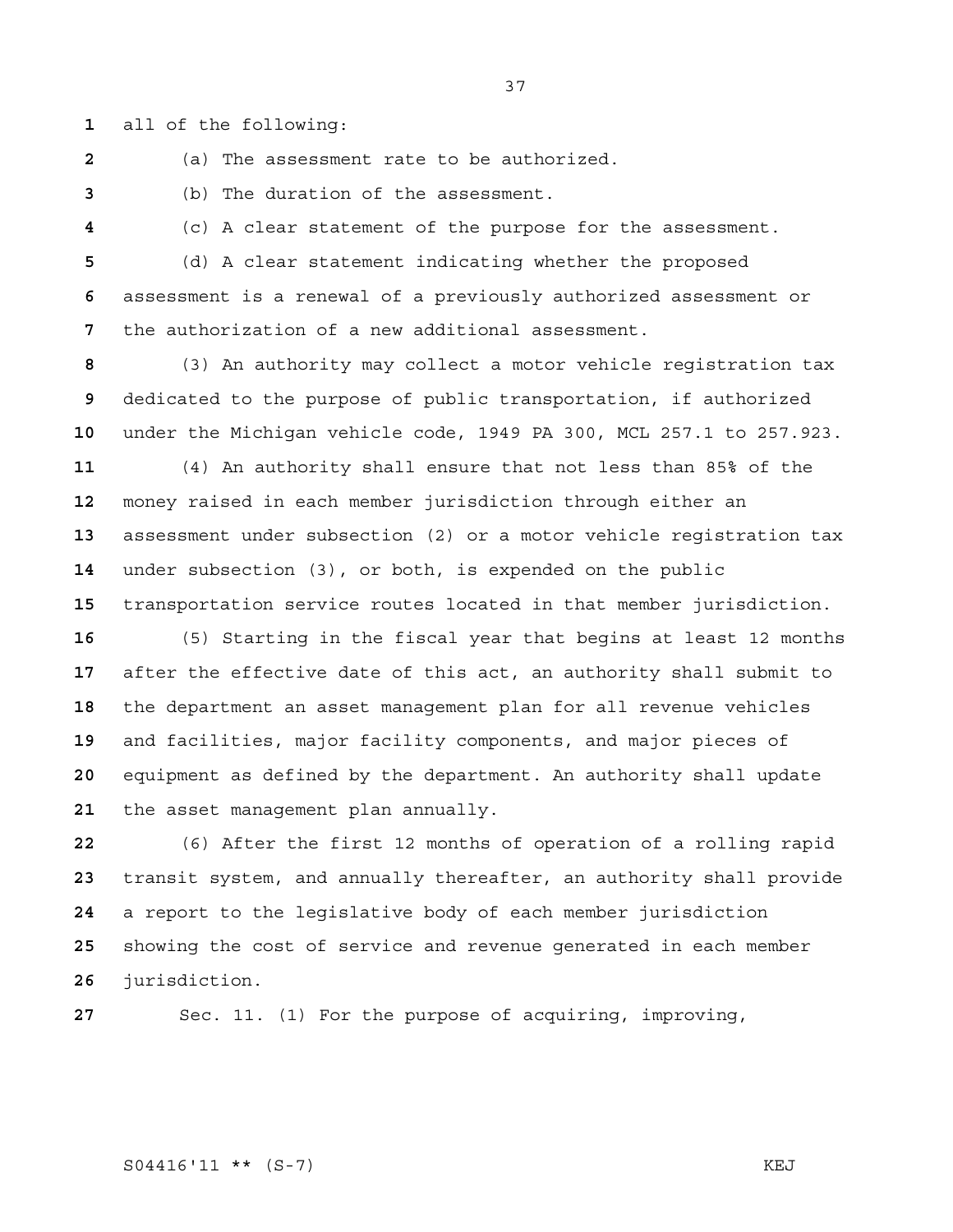enlarging, or extending a public transportation system, an authority may issue self-liquidating revenue bonds under the revenue bond act of 1933, 1933 PA 94, MCL 141.101 to 141.140, or any other act providing for the issuance of self-liquidating revenue bonds. The bonds are not a general obligation of an authority, but are payable solely from the revenue of a public transportation system. If an authority issues self-liquidating revenue bonds with a pledge of the full faith and credit of the authority, those revenue bonds are subject to the revised municipal finance act, 2001 PA 34, MCL 141.2101 to 141.2821.

(2) An authority may borrow money and issue municipal securities in accordance with, and exercise all of the powers conferred upon municipalities by, the revised municipal finance act, 2001 PA 34, MCL 141.2101 to 141.2821.

(3) All bonds, notes, or other evidence of indebtedness issued by an authority, and interest on bonds, notes, or other evidence of indebtedness, are free and exempt from all taxation in this state, except for transfer and franchise taxes.

(4) The issuance of bonds, notes, or other evidence of indebtedness by an authority requires approval of the board.

(5) An agreement entered into under this section is payable from general funds of an authority or, subject to any existing contracts, from any available money or revenue sources, including revenues specified by the agreement, securing the bonds, notes, or other evidence of indebtedness in connection with which the agreement is entered into.

Sec. 12. (1) The revenue raised by an authority may be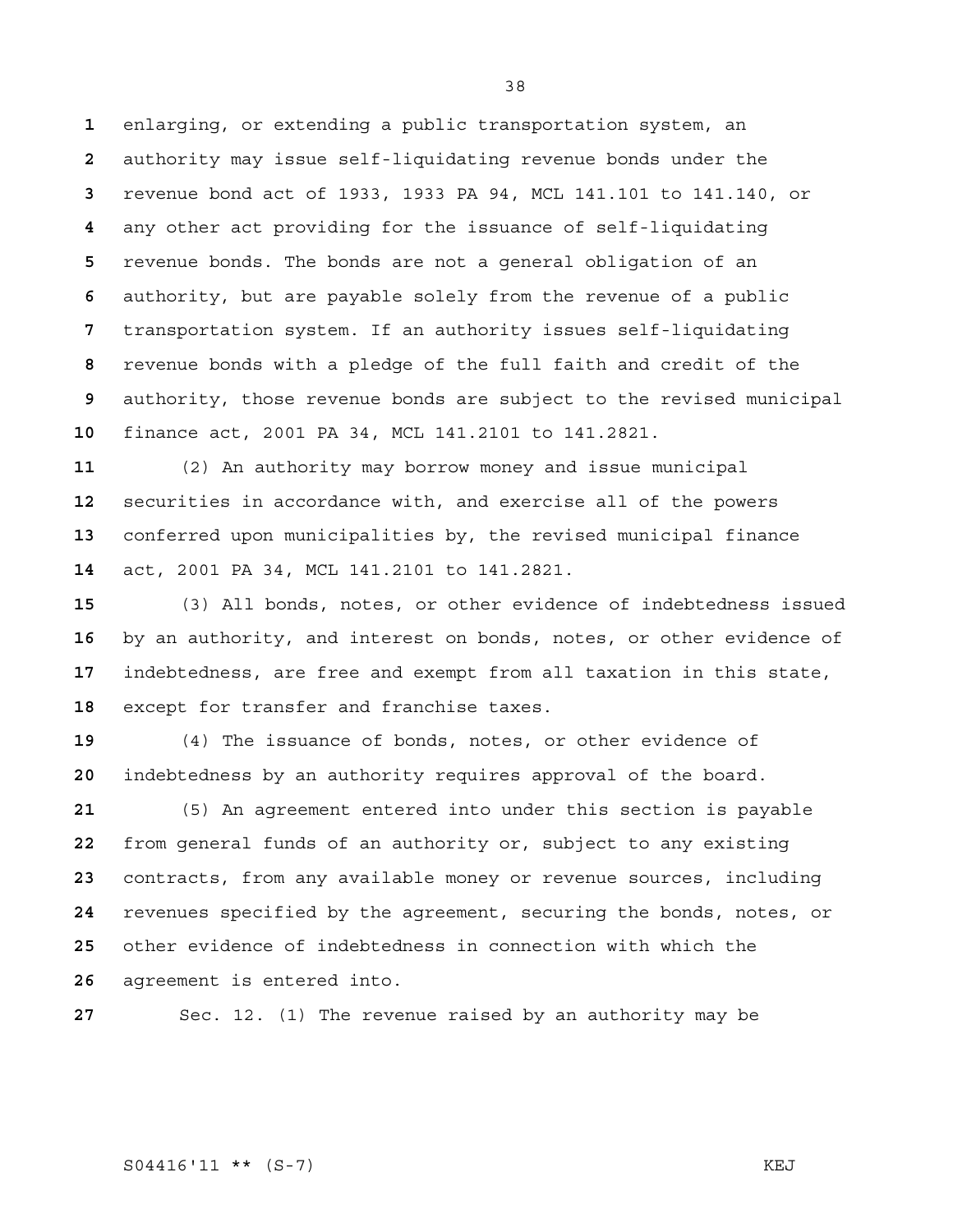pledged, in whole or in part, for the repayment of bonded indebtedness and other expenditures issued or incurred by the authority.

(2) A financial obligation of an authority is a financial obligation of the authority only and not an obligation of this state or any city or county within a public transit region. A financial obligation of an authority shall not be transferred to this state or any city or county within a public transit region.

Sec. 13. (1) An authority may acquire, own, construct, furnish, equip, complete, operate, improve, and maintain a public transportation system on the streets and highways of this state with the approval of a local road agency or the department, on terms and conditions mutually agreed to by the authority and the local road agency or the department. Approval shall be embodied in an operating license agreement with the authority and each local road agency with operational jurisdiction over the streets and highways upon which the authority operates or seeks to operate a public transportation system or the department, if the department has operational jurisdiction over the streets and highways upon which the authority operates or seeks to operate a public transportation system. A local road agency or the department shall not unreasonably withhold its consent to an operating license agreement, and a local road agency or the department shall determine whether to consent to an operating license agreement in an expeditious manner. An operating license may include provisions concerning the use of dedicated lanes and a system to change traffic signals in order to expedite public transportation

S04416'11 \*\* (S-7) KEJ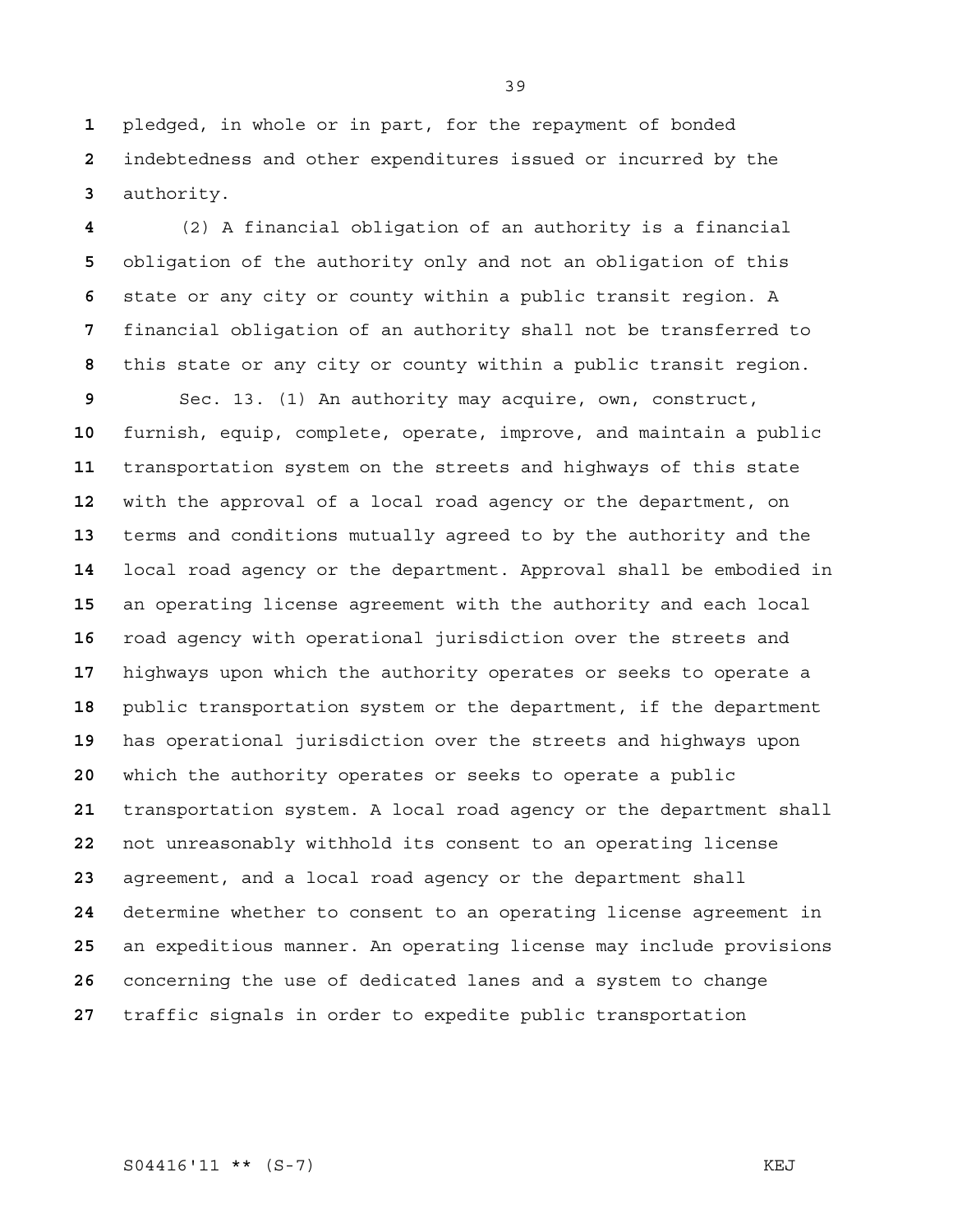services. Any provision for use of a dedicated lane shall provide that use of that dedicated lane shall be made available to emergency services vehicles.

(2) When operating on the streets and highways of a road agency, an authority is subject to rules, regulations, or ordinances required to preserve operations of the streets and highways and to ensure compliance with the rules and regulations of the funding source used to construct and maintain the streets and highways.

(3) An authority shall not construct a public transportation system on the streets and highways of a local road agency or the department until there is an operating license agreement executed by the authority and the local road agency or the department.

(4) An authority may acquire, own, construct, furnish, equip, complete, operate, improve, and maintain a public transportation system on public or private rights-of-way and obtain easements when necessary for the authority to acquire and use private property for acquiring, owning, constructing, furnishing, equipping, completing, operating, improving, and maintaining a public transportation system.

(5) If a local road agency or the department enters into an operating license agreement under this section, the local road agency or the department shall not revoke the consent or deprive an authority of the rights and privileges conferred without affording the authority procedural due process of law.

Sec. 14. In the exercise of its powers under this act, an authority is exempt from the motor carrier act, 1933 PA 254, MCL

S04416'11 \*\* (S-7) KEJ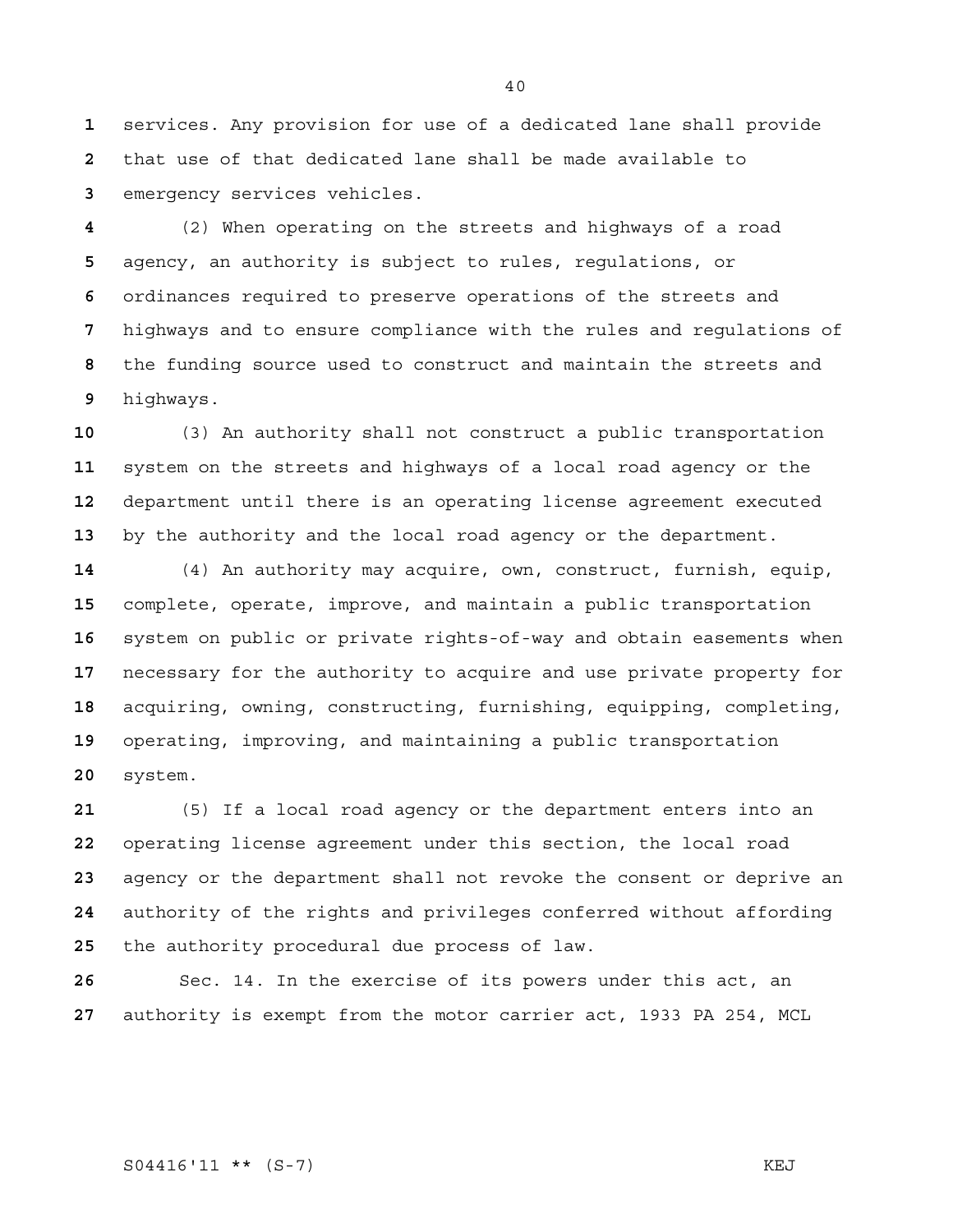475.1 to 479.43, 1939 PA 3, MCL 460.1 to 460.11, and the motor bus transportation act, 1982 PA 432, MCL 474.101 to 474.141.

Sec. 15. Local zoning or land use ordinances or regulations do not apply to a public transportation system or a rolling rapid transit system that is planned, acquired, owned, or operated by an authority under this act.

Sec. 16. An election or vote of the public authorized by this act shall be conducted in accordance with the Michigan election law, 1954 PA 116, MCL 168.1 to 168.992.

Sec. 17. The costs of planning, administering, constructing, reconstructing, financing, and maintaining state, county, city, and village roads, streets, and bridges designed primarily for the use of motor vehicles using tires, including the costs of reasonable appurtenances to those state, county, city, and village roads, streets, and bridges, are a transportation purpose within the meaning of section 9 of article IX of the state constitution of 1963, when such costs are to facilitate a public transportation system that moves individuals or goods with vehicles using tires. Sec. 18. There is appropriated to each authority created under this act the sum of \$250,000.00 from the comprehensive transportation fund created in section 10b of 1951 PA 51, MCL 247.660b, to begin implementing the requirements of this act. Any portion of this amount under this section that is not expended in the 2012-2013 state fiscal year shall not lapse to the general fund but shall be carried forward in a work project account that is in compliance with section 451a of the management and budget act, 1984 PA 431, MCL 18.1451a.

S04416'11 \*\* (S-7) KEJ